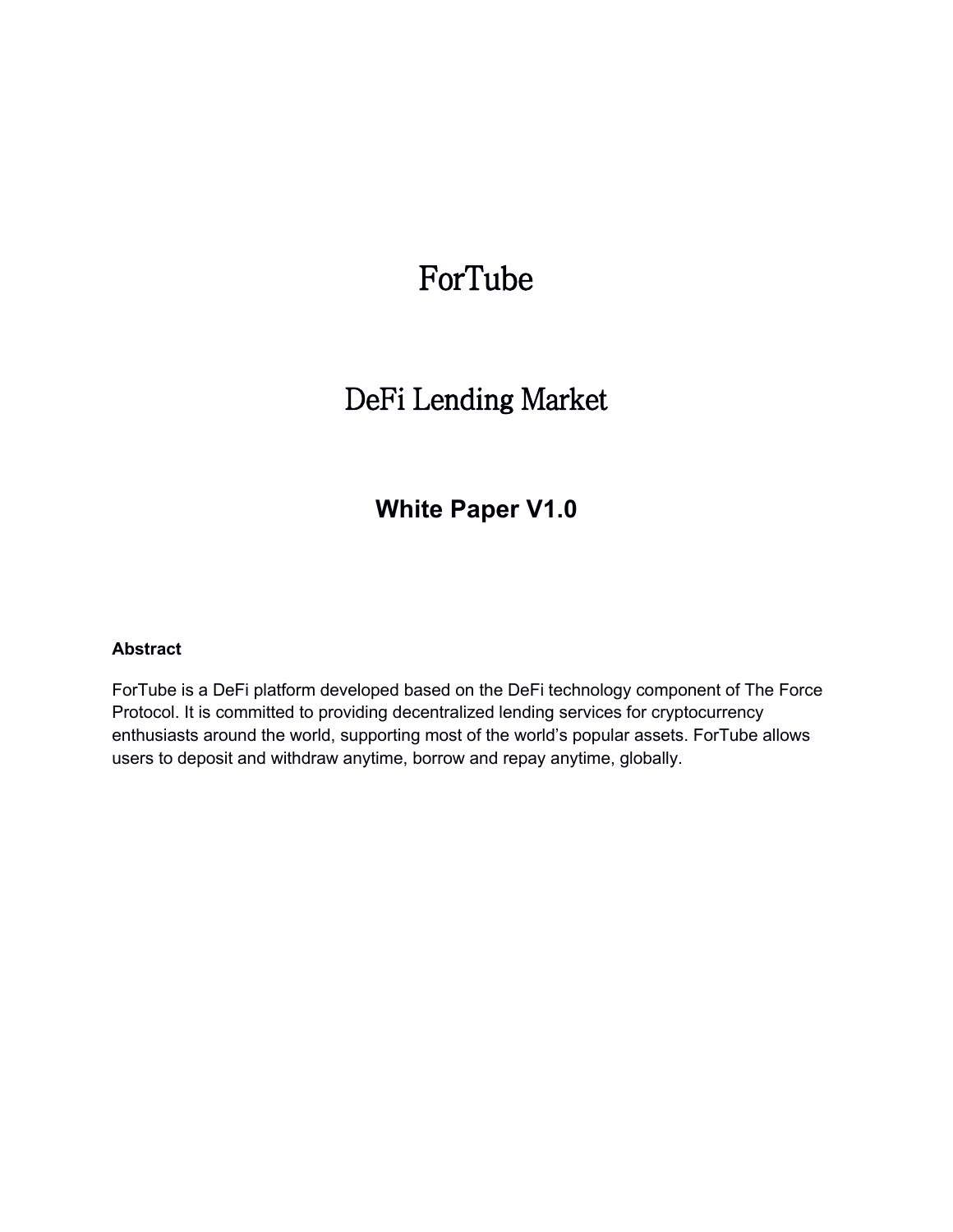# **Table of Contents**

| 4.5 Community Governance in Bond Module. |  |
|------------------------------------------|--|
|                                          |  |
|                                          |  |
|                                          |  |
|                                          |  |
|                                          |  |
|                                          |  |
|                                          |  |
|                                          |  |
|                                          |  |
|                                          |  |
|                                          |  |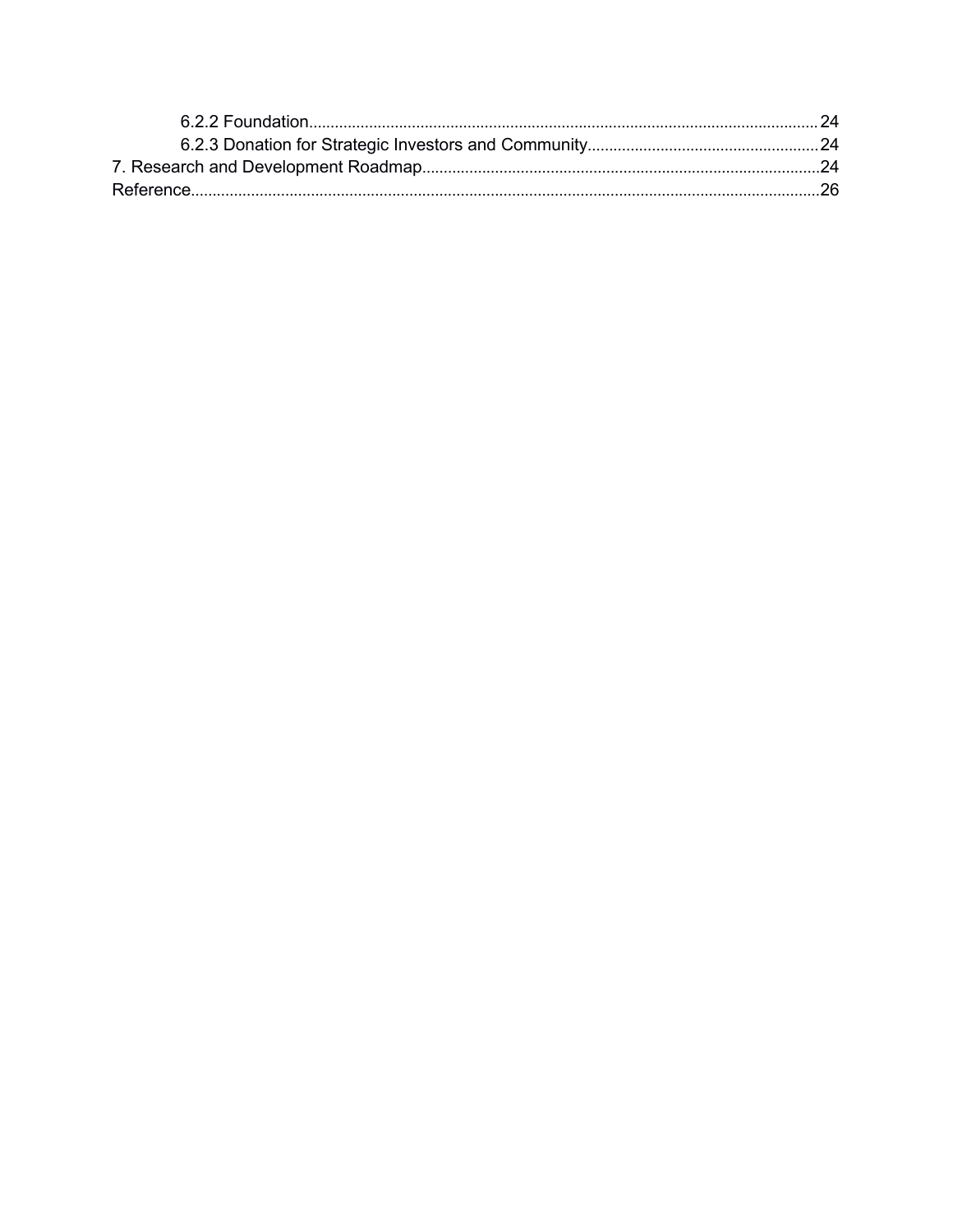# <span id="page-3-0"></span>1. Introduction to ForTube

ForTube is a decentralized financial service platform developed by The Force Protocol, including two modules: ForTube Bank and ForTube Bond. ForTube Bank is an algorithm-driven crypto digital bank that allows users to deposit and withdraw anytime, borrow and repay anytime. ForTube Bond is a one-stop crypto digital bond issuance and investment platform.

ForTube is developed based on The Force Protocol. The Force Protocol is a decentralized finance service protocol built on blockchain systems comprised of a set of DeFi technical components and tokenized protocols.

# 1.1 DeFi Technical Components

In response to the challenges in Ethereum DApp development like difficulty in contract upgrade, fixed data structure, slow on-chain interaction, poor user experience, lack of necessary infrastructure, and security issues, The Force Protocol proposes three DeFi technical components: Fundamental component, Extended component, and Financial component. The ultimate goal is to realize an internet product level of development and upgrading pace as well as user experience among Ethereum finance DApps while maintaining their security.

- Fundamental component: Assets Protected Elastic Contracts (APEC).
- Extended component: Blockchain Enquiring, Auditing & Messaging System (BEAMS).
- Financial component: Global Emergency Lockdown (GEL); Cooperative Automatic Lockdown Mechanism (CALM); Multisig Admin Keys (MAK).

# 1.2 Tokenized Protocols

Based on DeFi technical components, the bond financing protocol, crypto lending protocol, and decentralized stablecoin protocol can be further developed.

- Bond financing protocol: crypto-asset lending service with fixed term and interest rate.
- Crypto lending protocol: token deposit and loaning services of current and variable interest rate driven by algorithms.
- Decentralized stablecoin: cryptoassets reserve-type decentralized stablecoin protocol.

# 2. DeFi Technical Components of ForTube

# 2.1 Fundamental Component - APEC

APEC (Assets Protected Elastic Contracts) in Solidity is the major fundamental component in DeFi protocols of ForTube.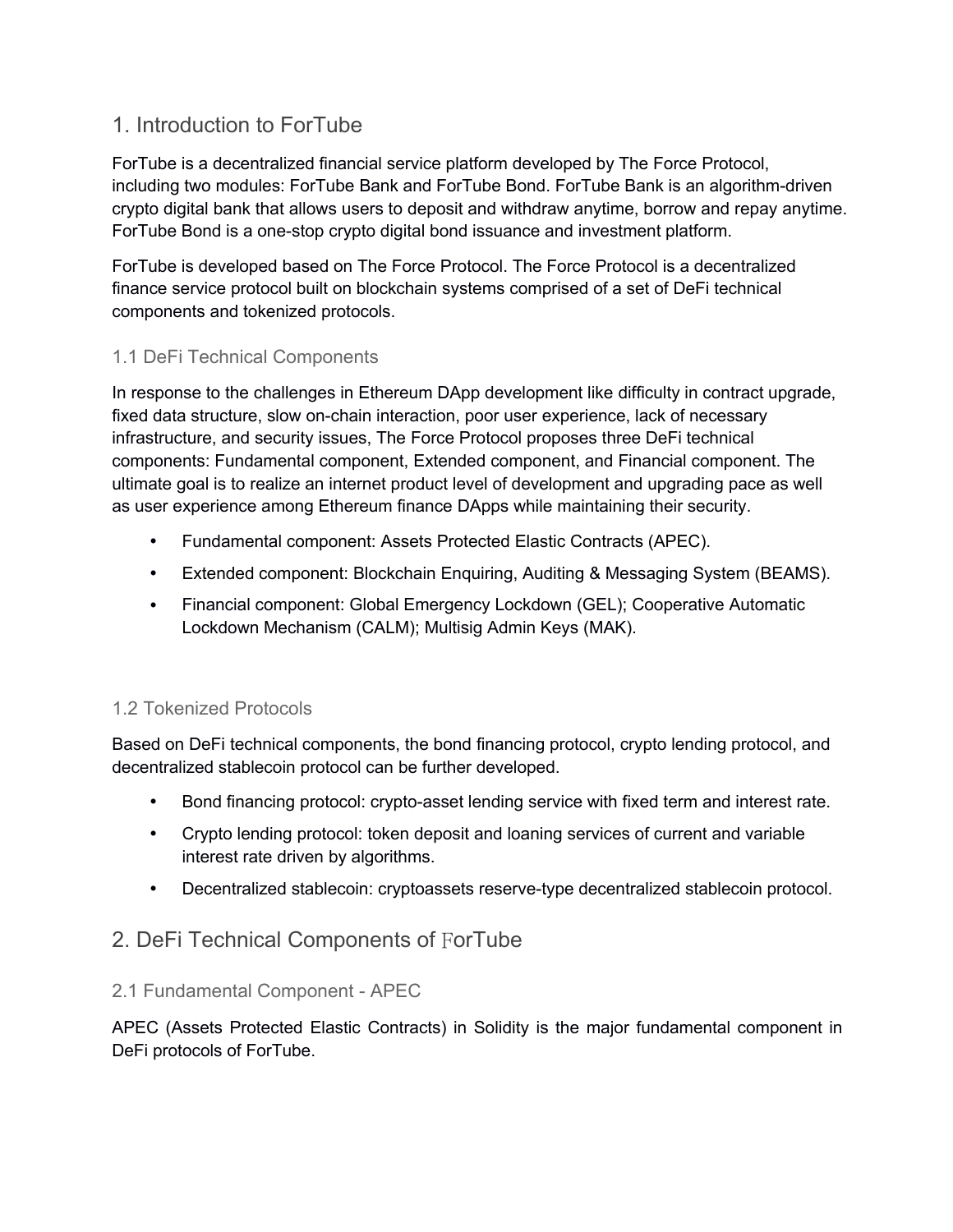#### <span id="page-4-0"></span>2.1.1 Design Concept

As the core on-chain structure, APEC is written in Solidity and ensures decentralization and asset ownership while making adjustment and improvement in contract development.

The core concept of APEC lies in asset security and component elasticity. It has three characteristics:

- Assets Protected
- Logic Upgradable
- Data Extensible



#### 2.1.2 Structure Diagram

Fig1 APEC Technical Structure Diagram

#### 2.1.3 Technical Structure

#### APEC is composed of three modules: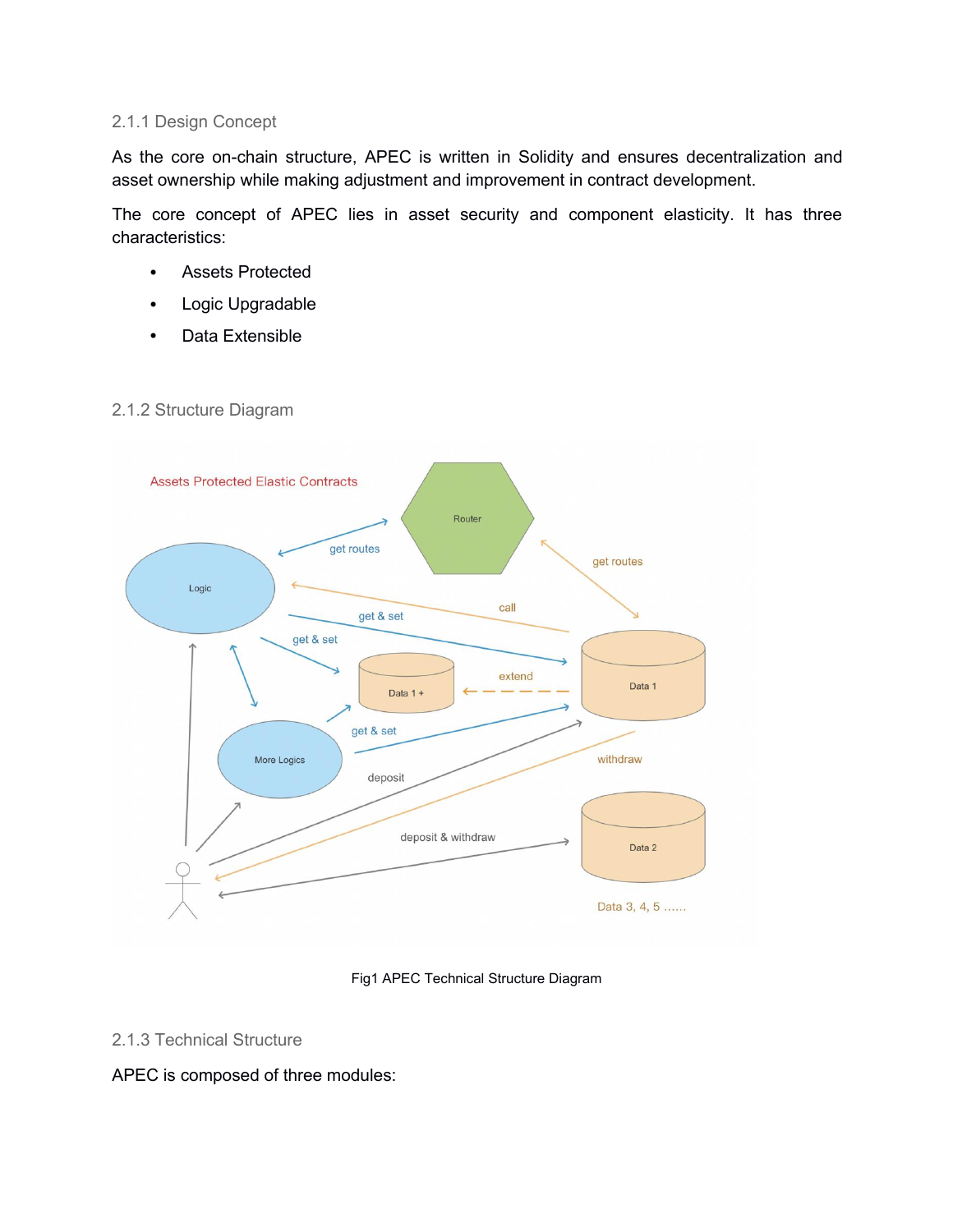- Data: Isolate the data from the classic contract structure and make it into data contract(s) for data storage, and only reveal necessary read and write interface to the public.
- Logic: logical contracts only cover business logic, not business data.
- Router: The field data that the business logic needs to read and write, which can be queried from the routing table according to the data module and field name, and then accessed based on the positioning result.

#### **Routing Table**

Routing table is an independent contract, which contains a routing comparison table that stores the routing swap of logical contract and data contract addresses. The routing table can be updated along with the system upgrade.

After the deployment of the entire contract system, the address of each logical contract will be stored in the routing table. External requests can be granted and access to the routing table to obtain the address swapping of the logical contract and call its interface. Data contracts can perform business logic call or callback through inquiring the routing table and obtaining the logical contract address.

Every group of data has its own independent data contract, whose address will be stored in the routing table upon creation. Before accessing certain data, the logical contract will first obtain the data contract address from the routing table, and then read and write the data contract via the address.

#### **Upgradable Logic**

Logical contracts do not store assets nor business data. Hence, they do not involve asset security and data migration, and they are upgradable and pluggable. After testing and audit, the new version of the logical contract can be deployed on-chain.

Data in swap tables of the routing table contract will be updated when deploying new contracts. The address swapping direction for the logical contract will also be modified for other contracts and application front-end to inquire and call.

#### **Scalable Data**

As an upgradable application, its data structure is also required to be upgradable. However, due to data ownership and asset security requirements, data contracts cannot be upgraded. The method we adopt here is scalability. If new fields are required in a new business, the new fields will be stored in a brand new data contract. Meanwhile, the address and field name in this new data contract will be added into the routing table. Business logic can be read and written through the new field's address obtained from the routing table.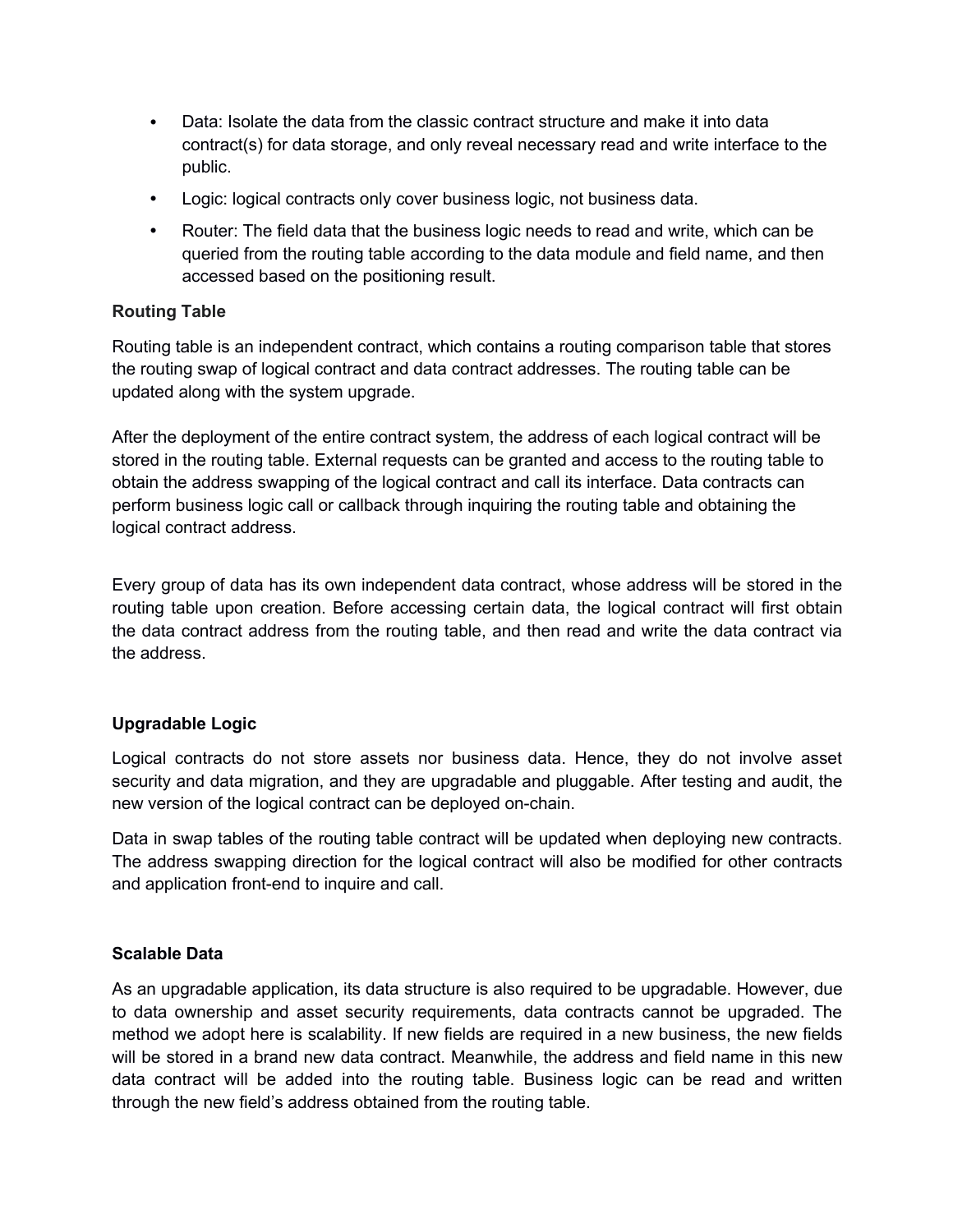<span id="page-6-0"></span>The expansion of data contracts should be limited, as adding new data contracts without a limit will increase the complication of the whole system and hence adversely affect its operating efficiency. Data expansion mechanism only makes it possible to upgrade the data structure. However, overuse of this mechanism is not encouraged.

When designing and using the data structure, we need to follow the classic contract design principles and the best practice to come up with a sufficient and elastic data structure. In terms of data expansion, we need to exercise restraint to avoid the overuse data expansion mechanism.

#### 2.1.4 Assets Protected

Following the upgradable logical contracts and scalable data contracts comes the issue of whether data ownership and asset security can be ensured.

It's widely known that users' assets are locked in contracts in traditional DeFi DApps. Smart contracts, especially those with open-source codes, guarantee that a third party is not able to touch the assets locked in contracts. Moreover, the non-tamperability of contracts make it impossible to change the codes once the contract is deployed.

#### **APEC adopts the method of the separation of duties to solve the asset security issue in an upgradable structure.**

Business contracts can be modified and upgraded, while data contracts cannot as in classic contracts. During initialization, each data set automatically generates an initial data contract. Once this contract is deployed on the chain, its code logic cannot be modified anymore.

- **The data contractwill maintain a swapping table of user addresses and asset details internally.** This swapping table is inside the data contract and only provides two interfaces - inward and outward transactions, and other interface is not allowed to write or update this asset table.
- Inward transactions will be sent directly to data contract address and call the inward transaction interface. After the users' assets are locked into the contract, **the user's address and asset details will be recorded on the asset swapping table**. And the logical contract will be called, then the business logic will be processed and recorded.
- When making an outward transaction, the outward transaction interface on the data contract will be called directly and **the contractwill verify whether the user's address exists in the asset swapping table** and then call logical contract, calculate the transaction and finally make the transaction to the requested address.
- **For any address that does not exist in the asset swapping table, the outgoing transaction interface willnot answer its request.** This ensures that any asset that is going out belongs to the original address it went into from the logic level, hence guarantees the ownership and security of assets. And even the operation team itself will not be able to tamper with or steal any locked asset.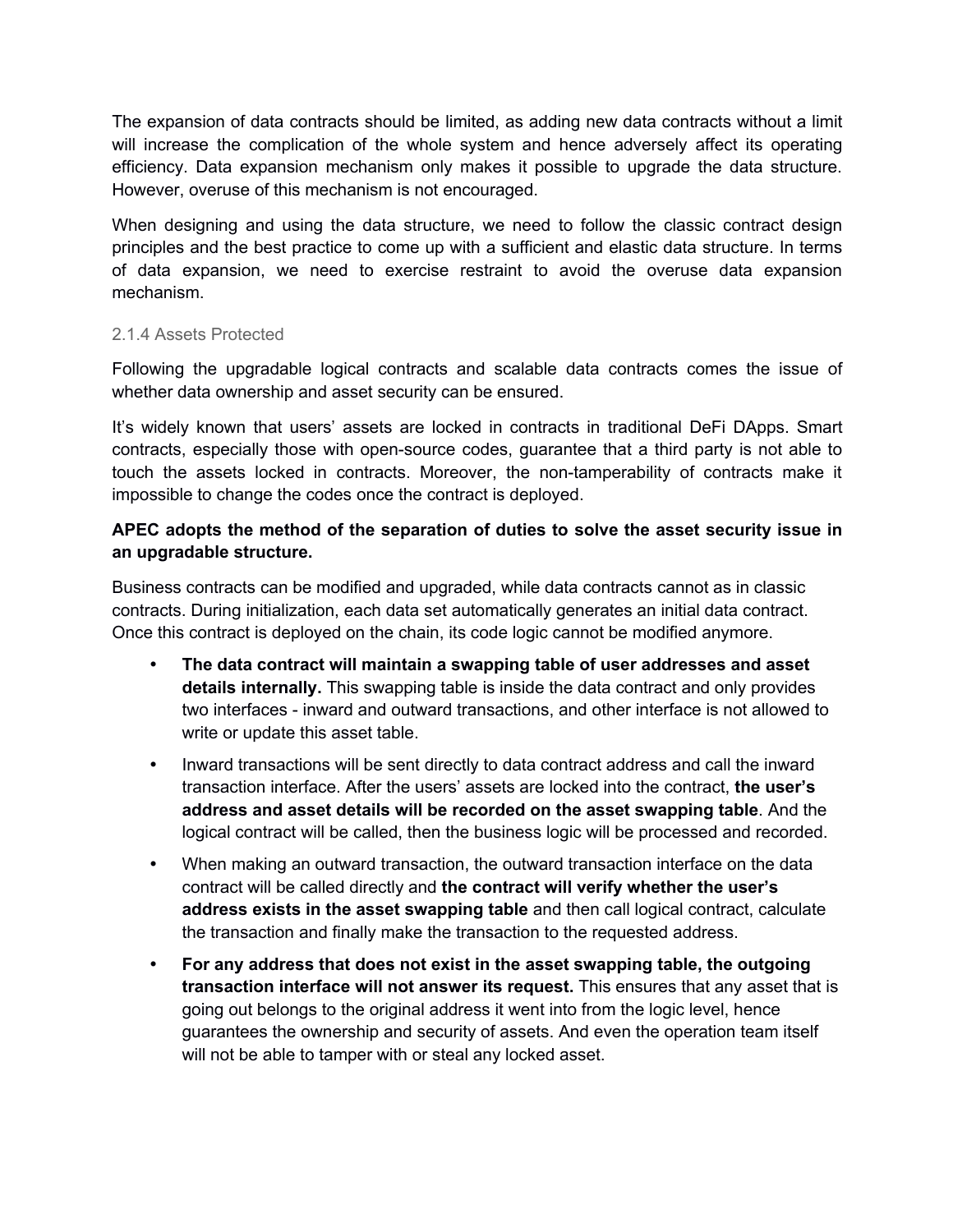<span id="page-7-0"></span>It ensures users' asset ownership and security through the strict ownership constraints of data contracts, making APEC's security philosophy adhere to the consistent concept of smart contracts, which has already exceeded "don't be evil" and realized "can't be evil".

## 2.2 Extended Component BEAMS

BEAMS refers to Blockchain Enquiring, Auditing and Messaging System.

#### 2.2.1 The Limit of Blockchain

Blockchain is almost entirely isolated from the real world as it cannot send messages to off chain proactively. If a smart contract encounters a problem in its logic or being attacked, the real world will not sense it passively. Hence, it requires continuous monitoring of the operation of the contract and strict audit of the data and assets in the contract. It also requires immediate alert

when a problem is found to best ensure the security of the application.<br>For users, the experience of interacting with blockchain is naturally unfriendly. Asynchronous feedback caused by delays, frequent and large amounts of on-chain data reading and business model reconstruction, and the fragmentation between on-chain and off-chain messages have all led to slow and even chaotic interaction.

#### 2.2.2 Design Concept

The issues mentioned above urge us to build a system that connects the on-chain and off-chain worlds, which can constantly monitor the operation of the contract, audit the data and assets, and accelerate the response speed of a product, making the response speed more stable, and the inevitably asynchronous feedback more smooth and fluent. All reminders and messages triggered by conditions can not only meet users' financial needs but also give them better product experience when using DeFi applications.

BEAMS is an off-chain system that works closely with contracts. Its core concept contains the following three characteristics:

- **Enquiring**
- Auditing
- Messaging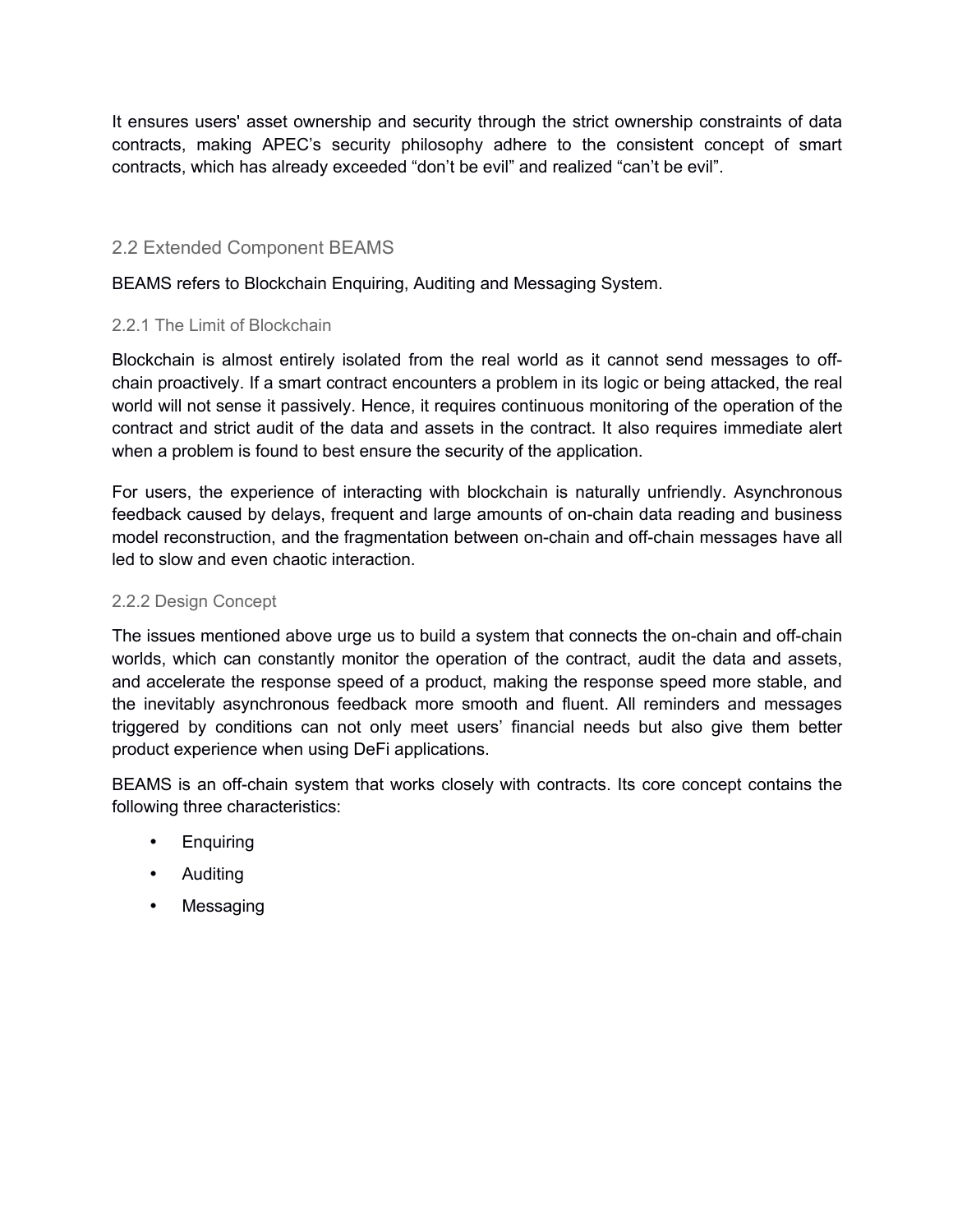#### <span id="page-8-0"></span>2.2.3 BEAMS Structure Diagram



Fig 2 BEAMS Technical Structure Diagram

#### 2.2.4 Technical Structure

BEAMS is composed of three modules: enquirer, auditor, and messanger.

BEAMS adopts a rotating mechanism that is based on on-chain events, to monitor contract state and data change. Basic data will be stored in the database and given to the front-end through the interface. Changes in contract data will be audited and abnormalities will be reported to the system administrators in real-time. Meanwhile, the changes of collateral value and the liquidation state will be continuously calculated, and various forms of notifications and warnings will be pushed to users when necessary.

#### **Data Enquiry**

All major transactions that involve asset changes will trigger customized on-chain events. The enquiring system constantly monitors for the emergence of new events and inquiries the corresponding data contracts of the event content. Data contracts provide the read-only interface that exposes data for the external, and the enquiring system reads the relevant data from the contract according to the data model's requirements.

All the data read will be sorted and aggregated into the BEAMS data warehouse, and changes in the data will be recorded. As the core of the whole system, the data warehouse will provide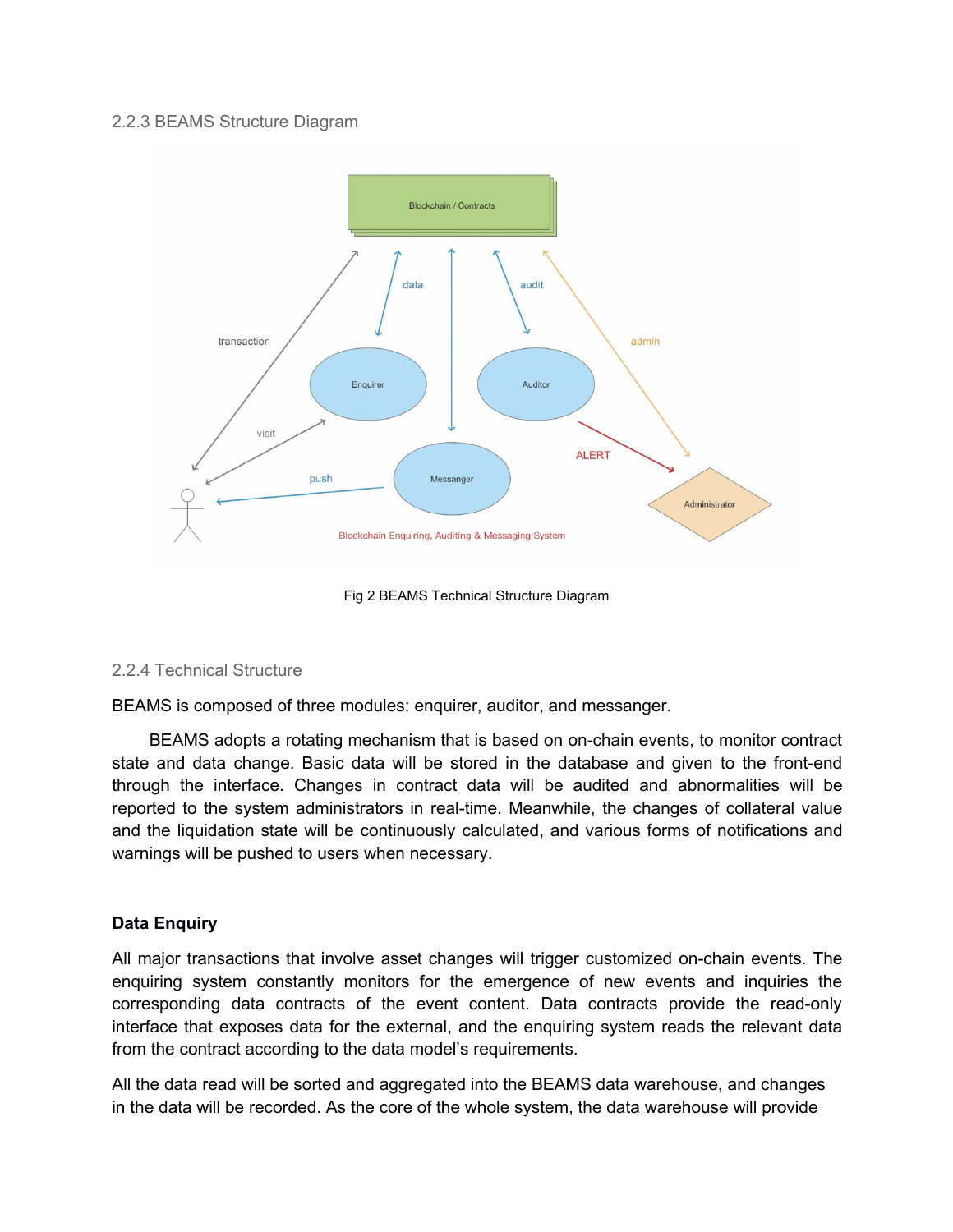quasi-real-time data cache to the front-end through the back-end API interface, and provide the data required for calculation and triggering to the message module. The audit module will use this data to review and audit the state transformation and data changes.

#### **Audit Risk Control**

The audit risk control module will constantly monitor the state and data change in every contract. It will use an independent and parallel logic to conduct a secondary review of the asset changes, and notify the system administrators to take action in real-time once an abnormality occurs.

The audit risk control module will use different review methods such as total assets, dynamic logic, and status verification to conduct real-time audit of contract data from all directions to improve the accuracy of the audit. The audit module can rate and alert on abnormalities, and the risk control module will have the authority to interfere and manage the operation of the on chain contract when it is evaluated as highly risky.

The audit risk control module is also in charge of statistical analysis. It will count and analyze system operation data including user order records, historical returns, asset change curves, real-time return indicators of the platform, and historical return curves. The audit risk control will also predict and control risks, and provide data reference for product operation direction.

#### **Message Push**

In order to improve the user experience of asynchronous feedback caused by blockchain's characteristics, the message push module will play an important role in all aspects of the use process. A blockchain that lacks infrastructure needs a message push system to coordinate, especially when it comes to reminder notifications and warning messages that may affect users' interests.

On one side of the page, the message push module will preferentially use the Websocket long connection mode, and establish a two-way real-time link with users through the front-end page. It will monitor the execution of the transaction on-chain in each link and push transaction results and on-chain state to users when a transaction is finished.

In terms of messages regarding asset liquidation, returns distribution, and withdrawal reminder, the message push module will conduct constant monitoring and analysis on the contract date and push reminders and warnings to users in various forms including emailing and text messaging in real-time when the action is trigger.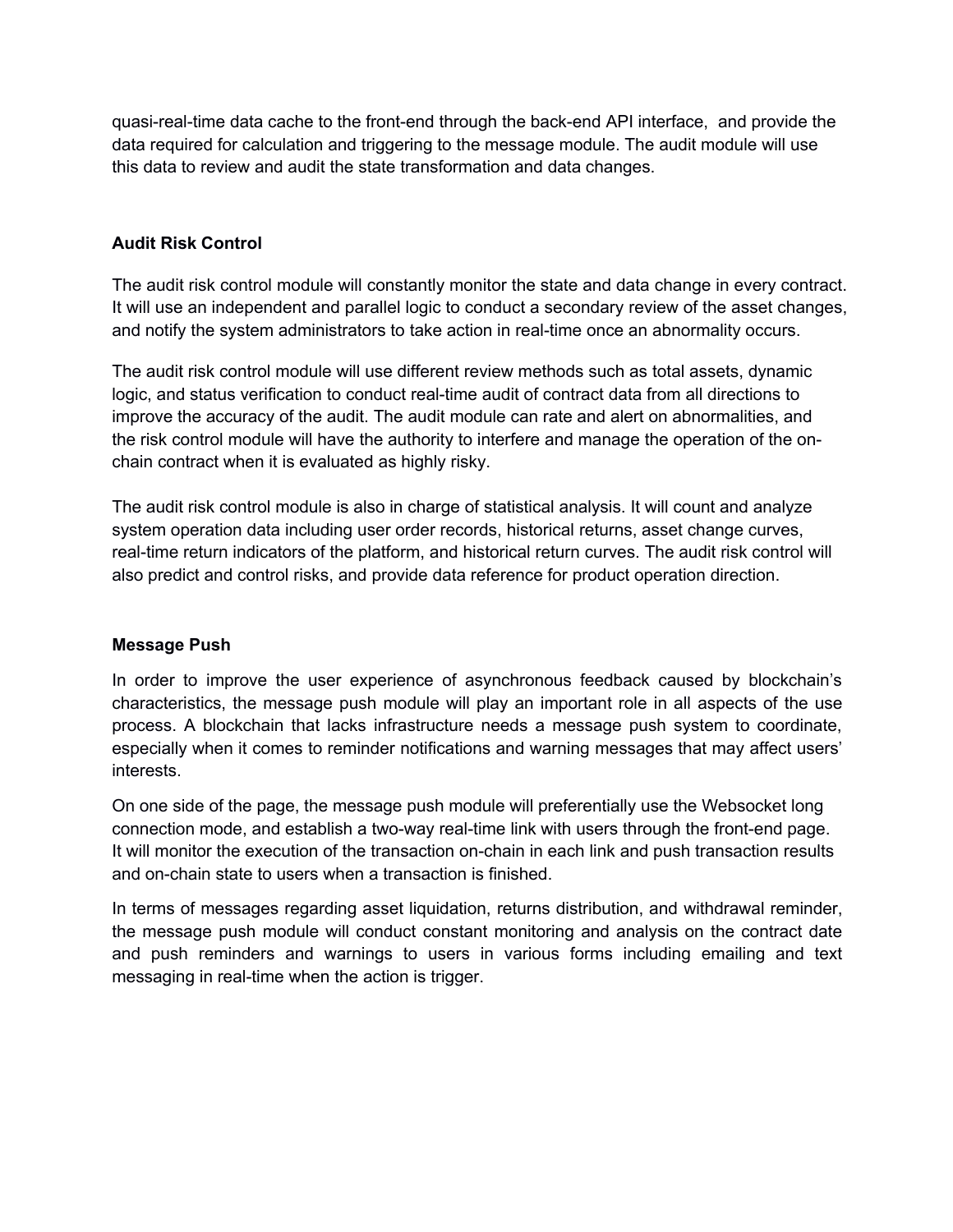#### <span id="page-10-0"></span>2.3 Financial Component

#### 2.3.1 Three Principles of DeFi Financial Security

### DeFi Security Philosophy can be concluded as **three principles of DeFi financial security of layer defense concept.**

- Protect the platform from attack and invasion
- Protect the assets once the platform is invaded
- Minimize the loss when the assets are no longer secure

The DeFi financial security system is a multi-layer and comprehensive system. Decentralization is the core and the foundation, but it is not the only and everything. A secure and reliable open finance application with good scalability, capacity to serve tens of millions of users in the future, and complete risk control ability, is impossible to build by merely relying on decentralized infrastructure.

#### 2.3.2 GEL

#### **GEL refers to Global Emergency Lockdown.**

In the DeFi system, all smart contract interfaces that involve asset changes have a GEL switch. Once a problem occurs to the contract, the switch can be manually or automatically triggered and all incoming and outgoing transaction interfaces will be banned, to protect the assets locked in the contract.

#### 2.3.3 CALM

#### **CALM refers toCooperative Automatic Lockdown Mechanism.**

CALM is an off-chain risk control mechanism. It adopts finance-level risk control standards, utilizes an independent high availability master-slave cluster with a hot standby configuration, and runs 24/7. CALM checks the contract state once every 5 seconds and conducts strict bookkeeping and reconciliation for all financial assets in the contract. Once a potential asset risk is discovered, the GEL will be immediately and automatically triggered to stop all interfaces related to the involved assets, to minimize the asset loss. Meanwhile, it will notify administrators and the operation team to react quickly and introduce human intervention and investigation.

#### 2.3.4 MAK

#### **MAK refers to Multisig Admin Keys.**

DeFi adopts the admin key mechanism, where the administrator can use the key to set various permissions, like contract router update permission, oracle price feed permission, global lock flag setting permission, etc. The administrator key can add, delete and update subordinate permissions. When the subordinate permission key is leaked, itcan be replaced quickly.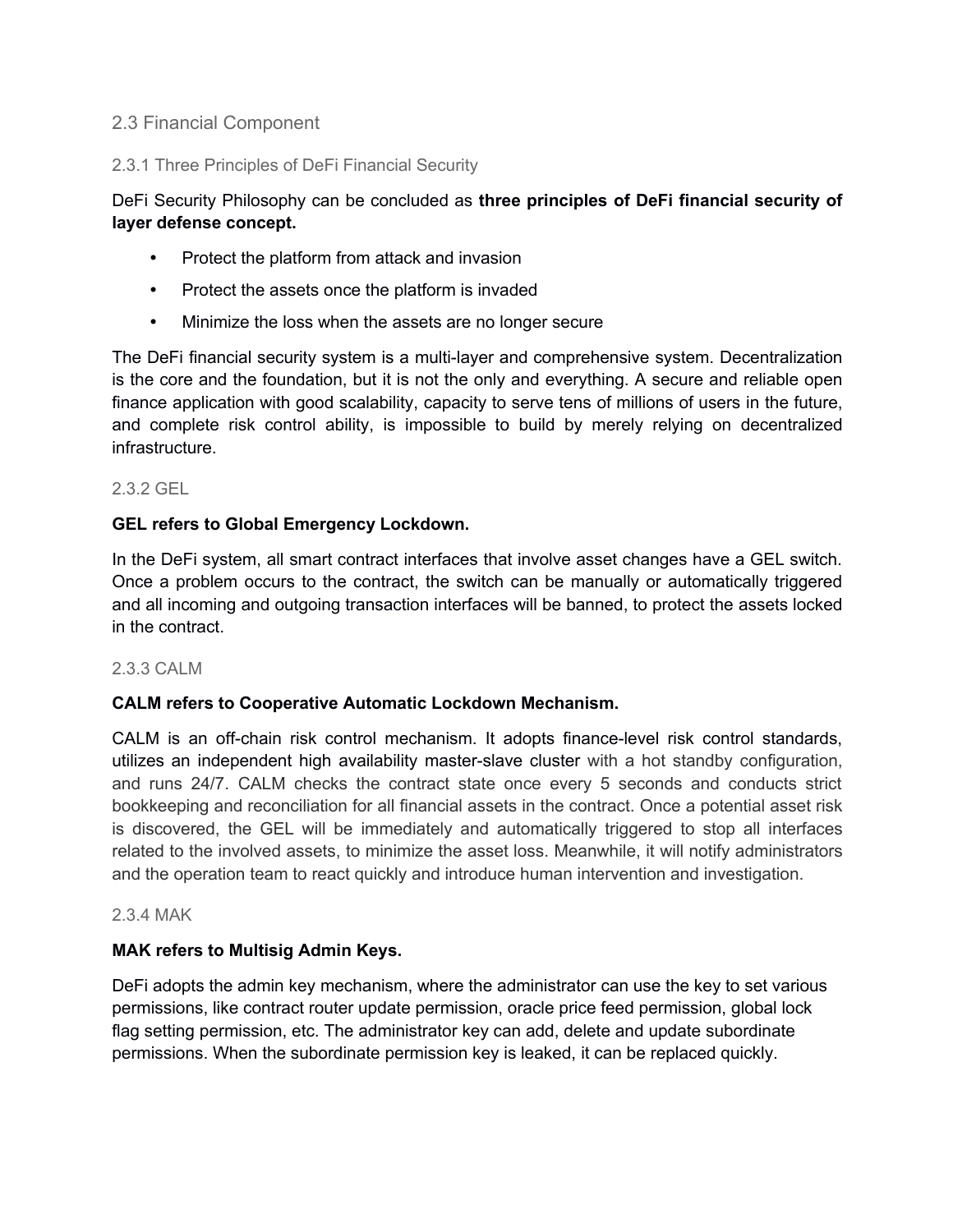<span id="page-11-0"></span>In order to avoid the loss of the admin key, we have adopted a multi-signature mechanism. Currently we use 3-2 multi-signature, and with the volume increase of locked assets on the platform, we will gradually upgrade to 5-3 or even 7-5 mechanism.

Taking 3-2 multi-signature as an example, three admin keys are stored in the contract. When performing actions with the highest security level, such as replacing the admin key, at least two admin keys must be used to perform multi-signature at the same time, to make the action happen.

The multi-signature mechanism of the admin key guarantees that

- If an admin key is leaked, the attacker cannot use the key to complete high-level permissions. And the platform administrator can use the multi-signature mechanism to delete the leaked key and make it invalid.
- If an admin key is lost, the remaining admin keys can be used to add a new admin key and delete the lost one.
- The admin key multi-signature mechanism makes every high-level authority operation depend on collective decision-making and execution, which has effectively prevented internal control risks and further protected assets.

# 3. ForTube Bank

ForTube Bank is a crypto digital currency deposit and lending protocol that supports deposit and withdrawal at any time, as well as borrowing and returning at any time. Through automatic procedures (smart contracts) deployed on the blockchain system, investors can quickly obtain returns without any obstacle, and borrowers can quickly and easily obtain financial support after providing appropriate collateral.

#### 3.1 Design

With ForTube Bank, users are able to earn interests by depositing their digital assets in smart contracts. Meanwhile, they will obtain loan quotas, and are allowed to lend an amount of their cryptocurrency that is within the quota. Users no longer need to pay attention to the duration and can withdraw or repay anytime, regardless of whether it is a deposit or a loan.

When the borrower's outstanding loan exceeds the limited ratio of its collateral, the system will seize the user's assets and start the liquidation process. Now, arbitrageurs are allowed to call the liquidation contract and replace the seized assets at a certain discount. Since various digital assets differ in market size, liquidity, price stability, etc., their collateral rates, liquidation discounts, etc. will not be the same.

Several core concepts of ForTube Bank: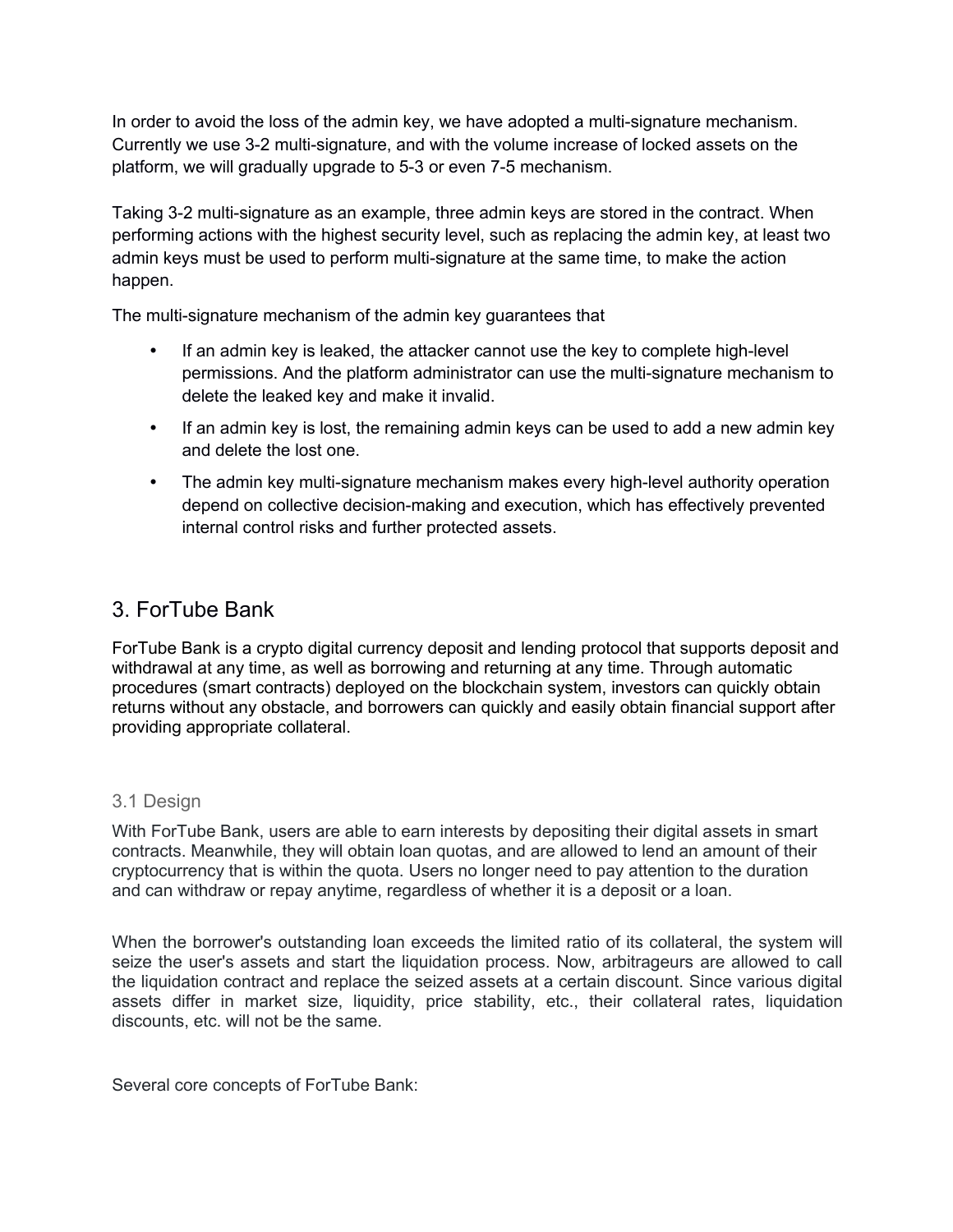<span id="page-12-0"></span>**Deposit tokens:** Users transfer the crypto-assets supported by the platform to the smart contract through the Bank's deposit function to obtain deposit interests. When users deposit their tokens, the deposited asset will first repay the loan (if any) of that asset, and the net assets will begin accruing interest.

**Withdraw tokens:** The user's withdrawable amount of a certain token includes the deposited amount of the token and the borrowable amount by depositing other crypto-assets as collateral. If debts are generated after withdrawal, borrowing interests will be generated.

**Maximum LTV (loan-to-value ratio):** The maximum Loan-to-Value ratio represents the maximum borrowing capacity of particular collateral. For example, if the maximum LTV of a token is 75%, it means a deposit worth \$100 allows the user to borrow at most \$75 using it as collateral.

**Maximum secure borrowable amount:**Assuming that the deposit value of the user's asset i is Vi, then Vi=the quantity of i \* the price of i. Assuming that the maximum LTV of the asset is Fi, the user's maximum borrowing capacity is  $\sum (V_i \times F_i)$ . If the user borrows according to the maximum borrowing capacity, he would face the risk of being liquidated. Therefore, the system of the ForTube platform would multiply the user's maximum borrowing capacity by a coefficient MAX of less than 1 (currently is 0.8), that is, the maximum secure borrowable amount of the user =  $\sum$ (Vi×Fi ) × MAX.

#### 3.2 Interest Rate Module

ForTube Bank adopts an algorithm-driven interest rate model where the interest rate is automatically adjusted according to changes in the relationship between supply and demand, so as to adjust factors such as the total size of loans and the amount of fund supply.

In terms of the adjustment and control of loans, the Bank follows the following principles When the lending amount in the loan pool is low: loan interest rate increases slowly to encourage borrowers to borrow from the loan pool; And when the lending amount in the loan pool is high, or even close to saturation, loan interest rate increases quickly to boost deposit interest rate and encourage lenders to deposit more funds to the loan pool. The adjustment by algorithm can ensure that the loan pool develops and increases healthily.

To quantify the amount of the lent asset, we introduce parameter  $x$  to represent the lent proportion

of stablecoin a:

<sup>x</sup> (Utilization rate)

Total amount of lent stablecoin<sub>a</sub>

 $=\frac{1}{\sum_{x}^{\infty} \sum_{x}^{\infty} \sum_{y}^{\infty} \sum_{y}^{\infty} \sum_{y}^{\infty} \sum_{y}^{\infty} \sum_{y}^{\infty} \sum_{y}^{\infty} \sum_{y}^{\infty} \sum_{y}^{\infty} \sum_{y}^{\infty} \sum_{y}^{\infty} \sum_{y}^{\infty} \sum_{y}^{\infty} \sum_{y}^{\infty} \sum_{y}^{\infty} \sum_{y}^{\infty} \sum_{y}^{\infty} \sum_{y}^{\infty} \sum_{y}^{\infty} \sum_{y}^{\infty} \sum_{y}$ Remaining amount of lendable stablecoin $_{a}$  + Total amount of lent stablecoin $_{a}$ 

Let the borrowing interest rate be y, and the relationship between y and x can be demonstrated as follows:

 $y = Minimum borrowing rate + Slope \times Utilization rate$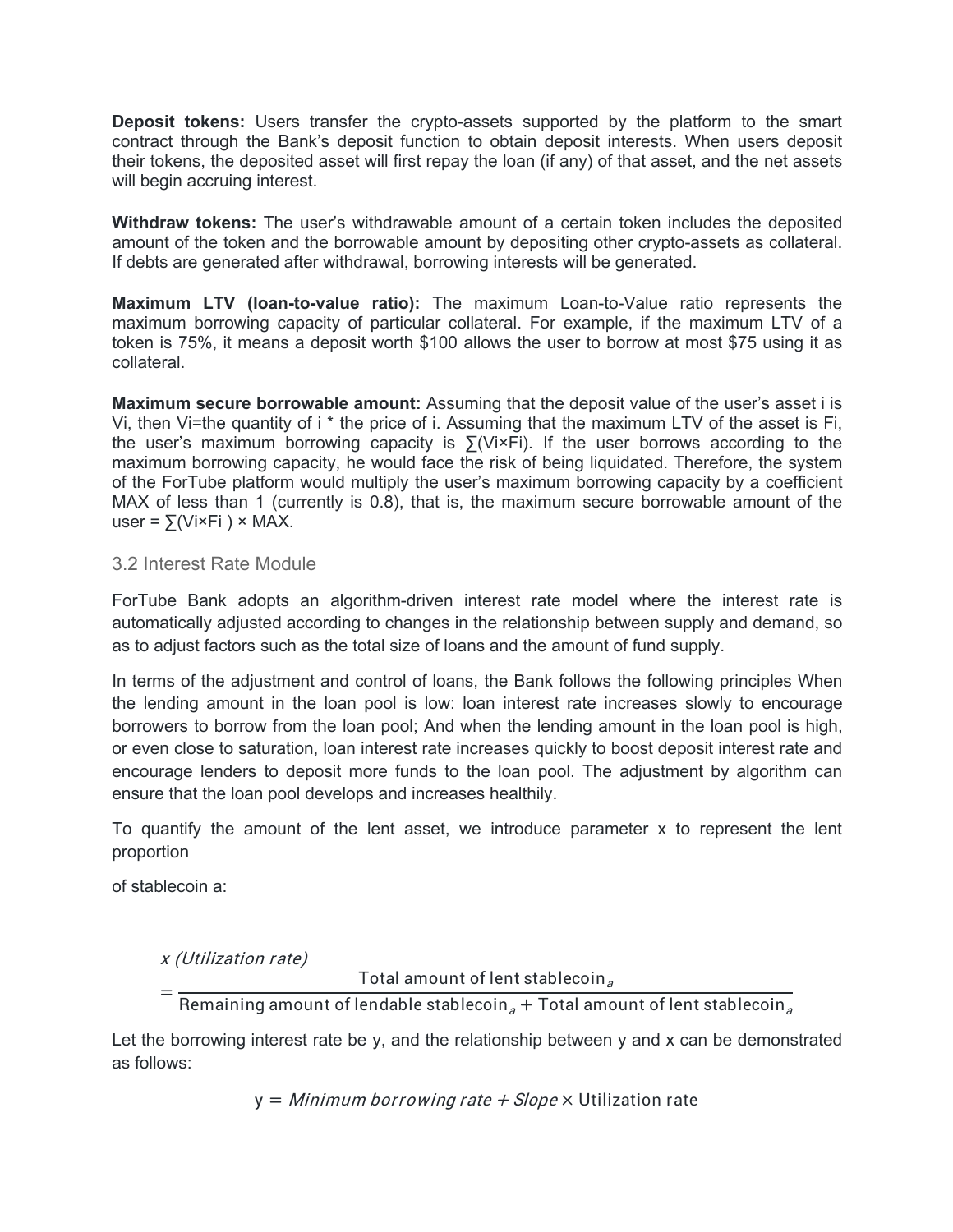<span id="page-13-0"></span>Accordingly, the formula for SIR (Savings Interest Rate) is:

$$
S/R_a = x \times y \times (1 - s)
$$

x = The lending proportion of stablecoin a

y = The lending interest rate for stablecoin a

s = Adjustment ratio ( $0 \le s \le 1$ , normally 0.2)

#### 3.3 Interest Rate Calculation

The annual deposit interest rate and the annual borrowing interest rate will be converted into interest rates per second, while adopting the continuous compounding formula. Assuming that R is the annual borrowing interest rate, the formula for the interest rate per second "r" is:

$$
r = \frac{R}{365 \times 24 \times 60 \times 60}
$$

Therefore, the interest rate at time "t" is:

$$
r_t = r_{t-1} \times e^{r \times \Delta t}
$$

Δt refers to the time interval from time t-1 to t.

Assuming that a user borrows "BA" amount of asset at time "t0", and pays the debt at time "t1", the amount that this user should pay, including the principal and interests, is

$$
BA \times \frac{r_{t1}}{r_{t0}}
$$

Deposit interest rate and interest calculation formulas are similar.

3.4 Health index

Different from general lending platforms, ForTube support pledging various assets as collateral to borrow other assets, so a simple pledge rate and liquidation line of a single asset are no longer applicable. Therefore, ForTube introduces the concept of health index. The health index is a value used to reflect the health of the user's debt. The higher the value, the lower the possibility of liquidation and the higher the security status of the user's funds.

The health index H is defined as follows:

$$
H = \sum (Vi \times Fi) \div Debt
$$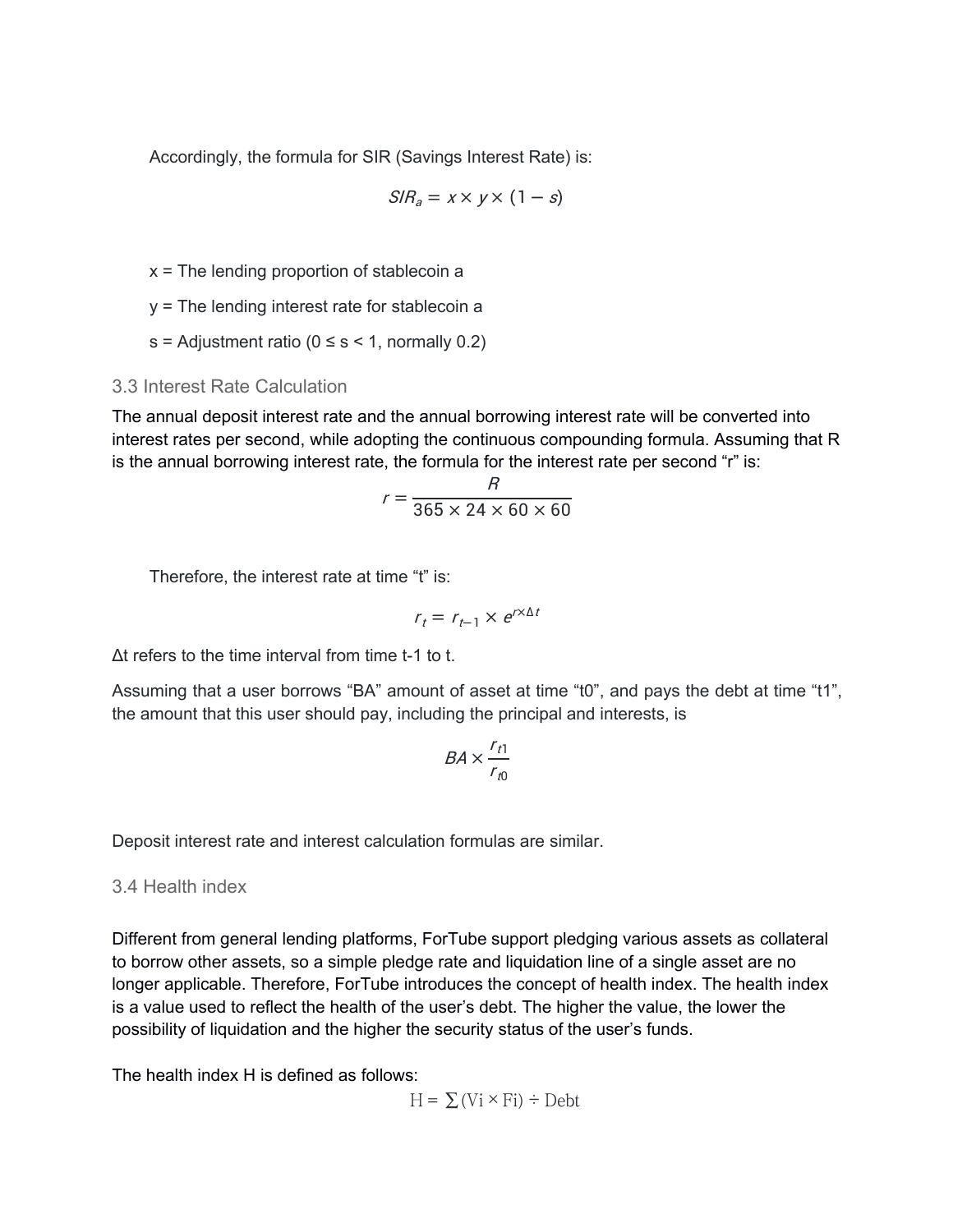<span id="page-14-0"></span>When the user borrows according to the maximum borrowing capacity,  $H=1$ ; if the price fluctuation makes H<1, the user's assets will be liquidated.

When the user can borrow according to the maximum secure borrowable amount,  $H = 1.25$ . Therefore:

When H>1.25, it indicates that the user debt is relatively safe;

When 1≤H < 1.25, it indicates that the user's debt is in an early warning state and the user should increase the pledge or repay part of the debt;

When H<1, the user's assets are in a liquidated state.

#### 3.5 Asset sections

Currently, ForTube Bank includes the Ethereum asset section and the Binance smart chain asset section. The Ethereum Asset section not only supports mainstream assets such as ETH, HBTC, WBTC, USDT, USDC, DAI, but also popular DeFi assets such as YFI, UNI, and LINK. The Binance Smart Chain Asset section also supports traditional classic assets such as LTC, EOS, and BCH, and innovative assets such as YFI, YFII, DOT, and FIL. In the future. ForTube Bank will open a stable asset section (only supports BTC, ETH, USDT, USDC and other stable assets) and a global burgeoning asset section (global popular potential assets) according to asset types.



Fig 3 ForTube Bank Value Flow

# 4 ForTube Bond

Crypto Bond is a new type of bond that is issued and bookkept in the form of tokens. It can provide financing services for teams or individuals who hold crypto assets; it is also another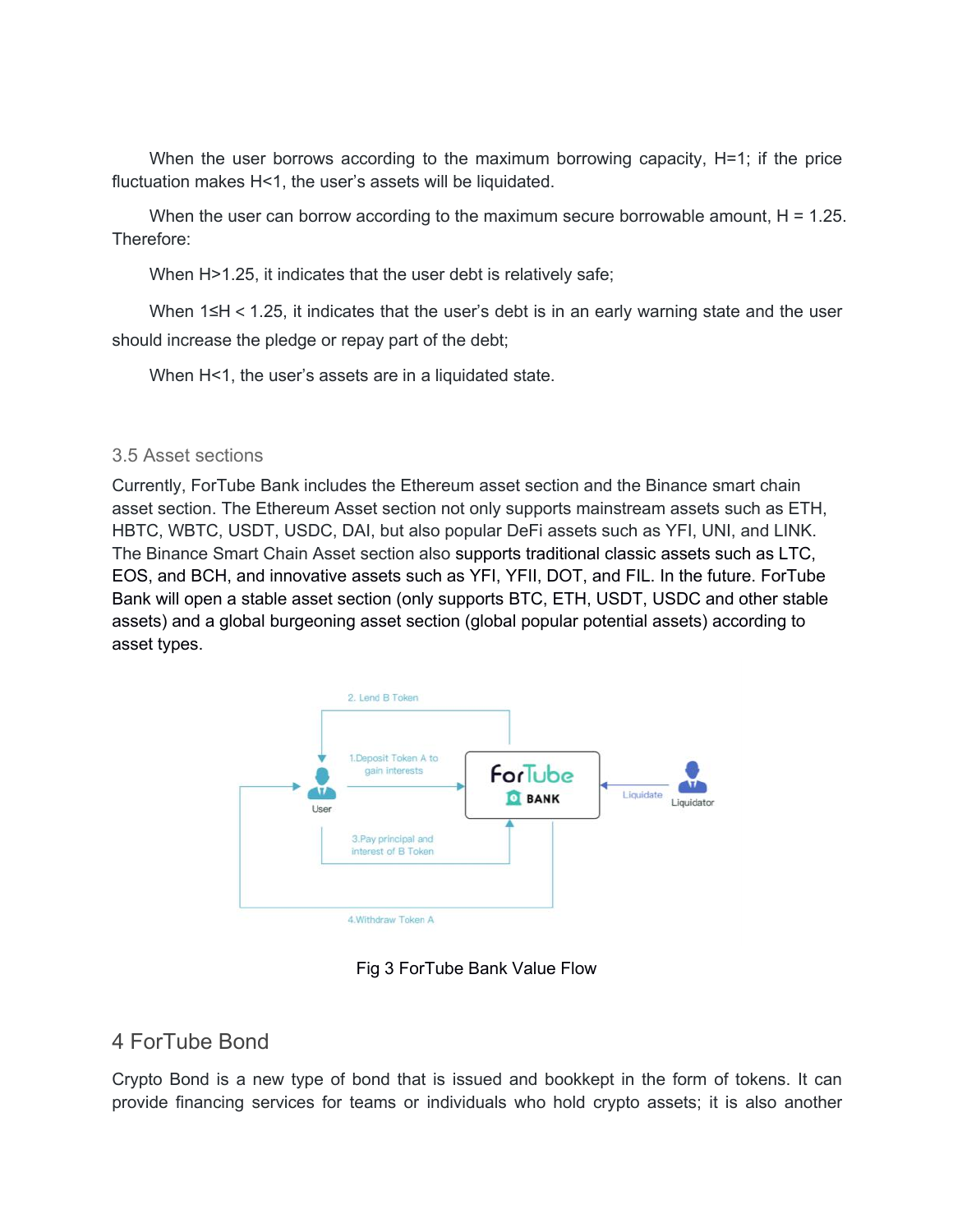<span id="page-15-0"></span>product with fixed returns in the cryptocurrency market to meet the needs of some investors' demand. ForTube Bond will provide a complete set of solutions for the crypto digital bonds, including credit rating, bond issuance, bond liquidation, bond trading, etc.

## 4.1 Bond Credit Rating

Restricted by the fact that the current crypto financial services are still immature and unsuitable for medium and long-term bond issuance, the current type of crypto digital bond products are mainly short-term. The issuance of crypto digital bonds adopts a registration mechanism and does not require any centralized agency to review or approve. The ForTube platform will conduct a formalized and automatic check on the basic information of bond issuance submitted by the bond issuer. After the ForTube community determines the credit rating for the bond, it can be officially issued.

**Bond Credit Rating** is an evaluation of agreement violation risk, which provides reference for users' investment decision making. ForTube platform adopts the following bond credit rating table.

| Ranking      | <b>Meaning</b>                                                                                                                                  |
|--------------|-------------------------------------------------------------------------------------------------------------------------------------------------|
| $A-1$        | The highest level of short-term financing bonds with very low level of risks of<br>paying the principal and interests & high level of security. |
| $A-2$        | Relatively low level of risks of paying the principal and interests & high level of<br>security.                                                |
| $A-3$        | Normal level of risks of paying the principal and interests with the security level<br>prone to the influence of a disadvantageous environment. |
| B            | High level of risks of paying the principal and interests with a certain level of risk<br>of agreement violation.                               |
| $\mathsf{C}$ | Very high level of risks of paying the principal and interests with a high level of<br>risk of agreement violation.                             |
| D            | Incapable of paying the principal and interests on time.                                                                                        |

## **Table 1 Bond Credit Rating Table**

ForTube's bond credit rating consists of community rating and professional rating. The community rating is carried out by the holders of the Force Protocol ecological token FOR. After understanding the bond information, a rater locks his FOR tokens in the corresponding level, and then he is able to withdraw the tokens after the rating is finished. Professional ratings are performed by professional credit rating agencies or professionals. A professional rater needs to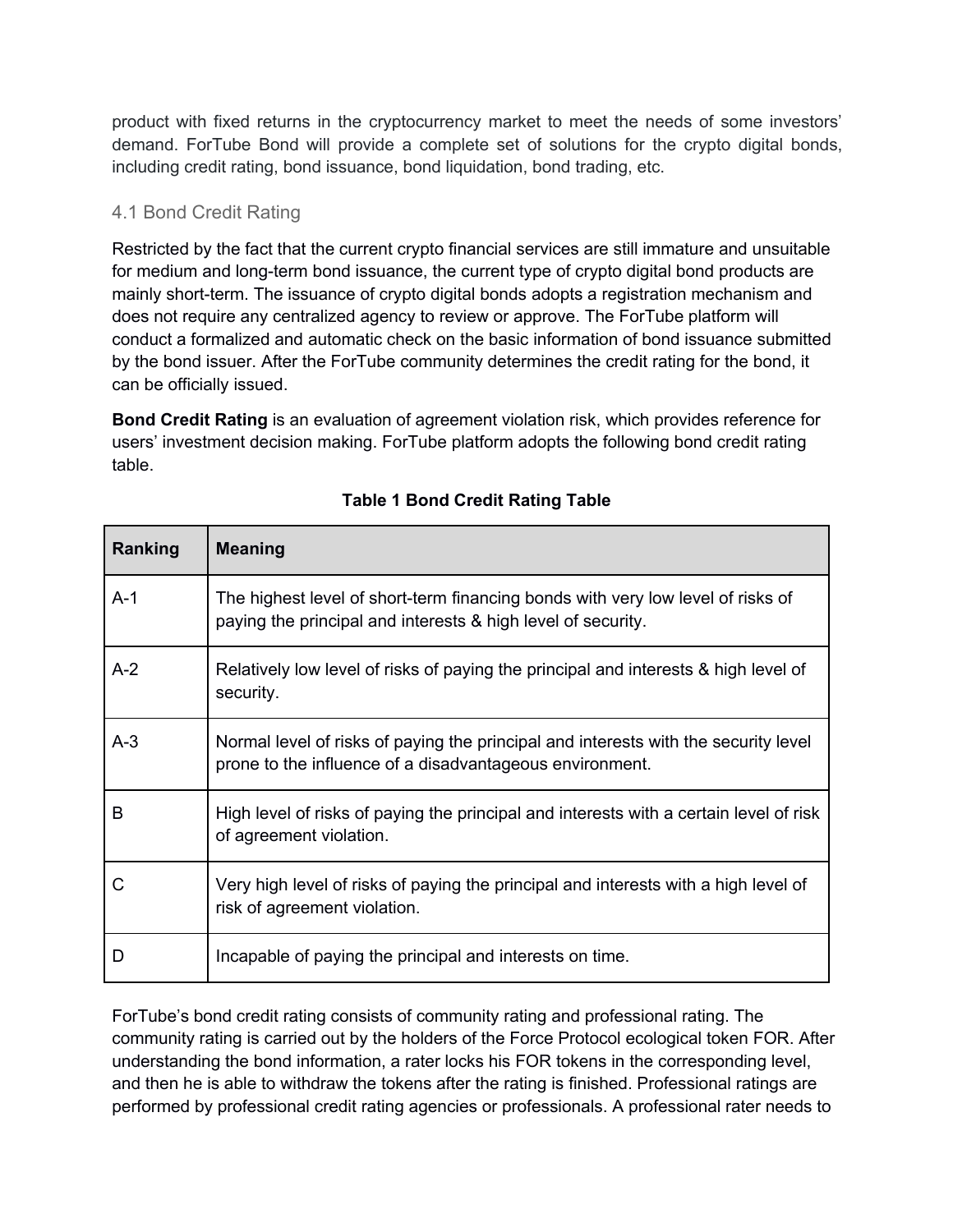<span id="page-16-0"></span>submit an application to the ForTube operations team and provide materials that can demonstrate his professional capabilities and qualifications. The final rating result will be determined jointly by the community rating and the professional rating, with 60% and 40% of weights respectively. Participating in the rating will generate a rating service fee, which will be distributed in equal proportions.

#### 4.2 BondTokens

After the bond credit rating is completed, the crypto digital bonds can be issued. Each bond is issued in ERC-20 format, which is called BondTokens. BondTokens are investment proofs obtained after investing in bonds. Each type of BondTokens has its own ERC-20 contract, which contains all the necessary information and related operations of the bond. BondTokens are indivisible and can be transferred at one's will. Their nominal value is usually 100 USD. Whoever holds BondTokens is the creditor in a debt relationship and can be exchanged for principal and interests on the ForTube platform.

| <b>Bond Information</b> | <b>Example</b>          |
|-------------------------|-------------------------|
| <b>Issuer</b>           | <b>Ethereum Address</b> |
| Bond credit rating      | $A-3$                   |
| <b>Total supply</b>     | 1,000,000 DAI           |
| Par value               | <b>100 DAI</b>          |
| Amount of bonds issued  | 10,000                  |
| Interest rate           | 15%                     |
| Duration                | 30 days                 |
| Start date              | Feb 1, 2020             |
| Maturity date           | Mar 2, 2020             |
| Callable bonds?         | <b>No</b>               |

#### **Table 2 Main Information About BondTokens**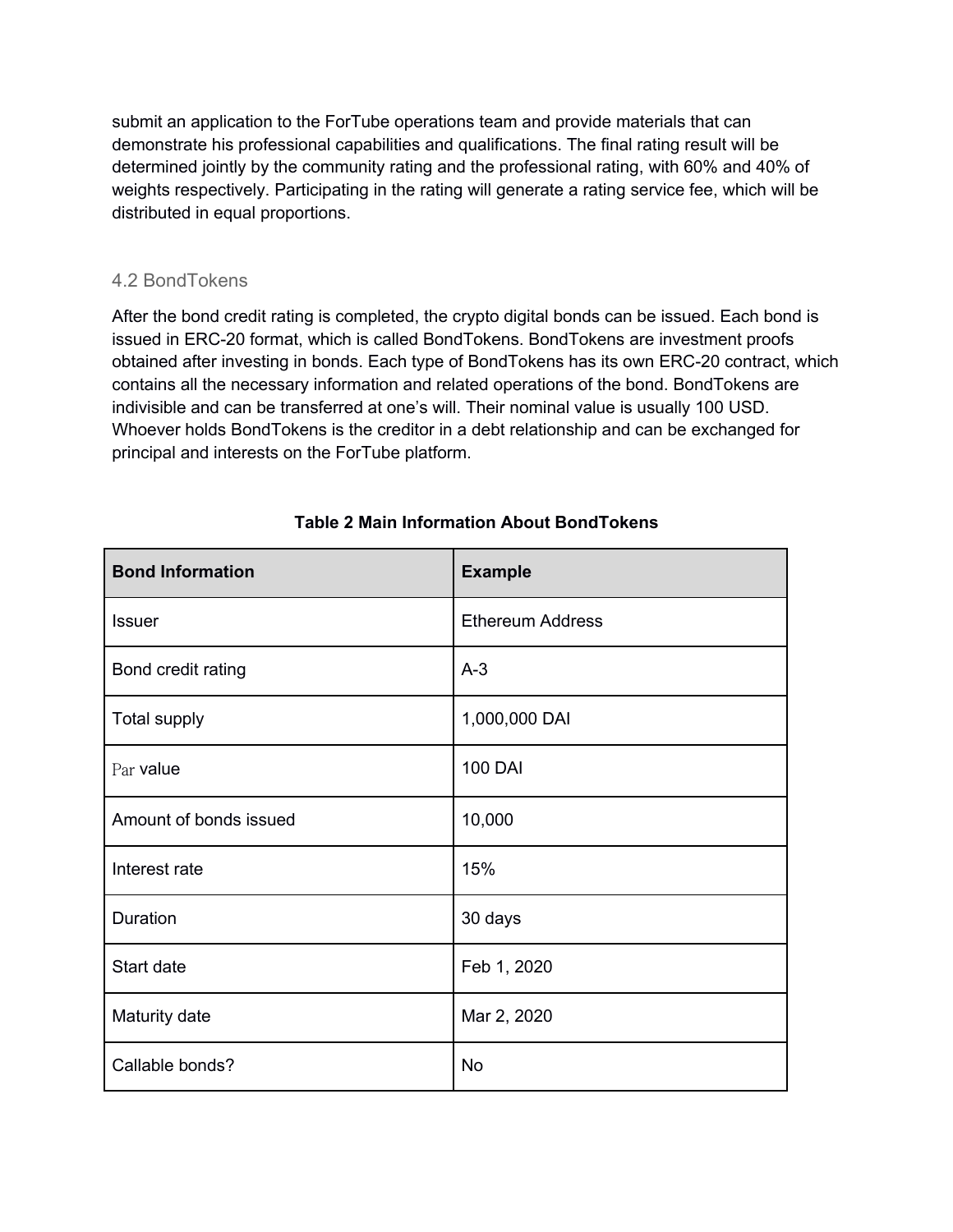<span id="page-17-0"></span>

| Puttable bond? | <b>No</b> |  |
|----------------|-----------|--|
|----------------|-----------|--|

BondTokens is a new kind of crypto digital asset. Various BondTokens of different collateral, maturity dates, interest rates, and credit ratings can meet the diverse needs of the crypto digital asset market and become the cornerstone of other innovative financial applications.

#### 4.3 Bond liquidation

The liquidation of the collateral assets will be involved if the underlying collateral depreciate significantly or the issuer fails to pay on time. The ForTube platform currently uses a discounted liquidation model, which means that the liquidators can trade collateral at discounted prices.

To facilitate calculations, we set the following parameters. Target collateral rate - TCR; current debt - CD; the current collateral rate - CCR; the discount rate - Discount; the current price of the collateral - Price; and the remaining amount of the collateral before liquidation - AC; The discount rate (1-Dicount) is a reward for liquidators.

#### **Liquidation Within the Bond Duration**

If the collateral depreciates by 20% in the duration of the bond, the system will send amargin call to the debtor. When the value of the collateral falls by 30%, the system triggers the disposal of the collateral, and will liquidate part of the collateral until the collateral rate returns to the initial value.<br>When

# $CCR \le 70\% \times TCR$

X - the amount of the collateral liquidated; Y - the liquidated debt volume.

#### **Y = X × Price × Discount**

The following shows how  $X$  is calculated. If the collateral assets cannot cover the debt, then

### AC × Price × Discount < CD

When this situation occurs, all the collateral will be liquidated

#### $X = AC$

If the liquidated collateral assets can cover the debt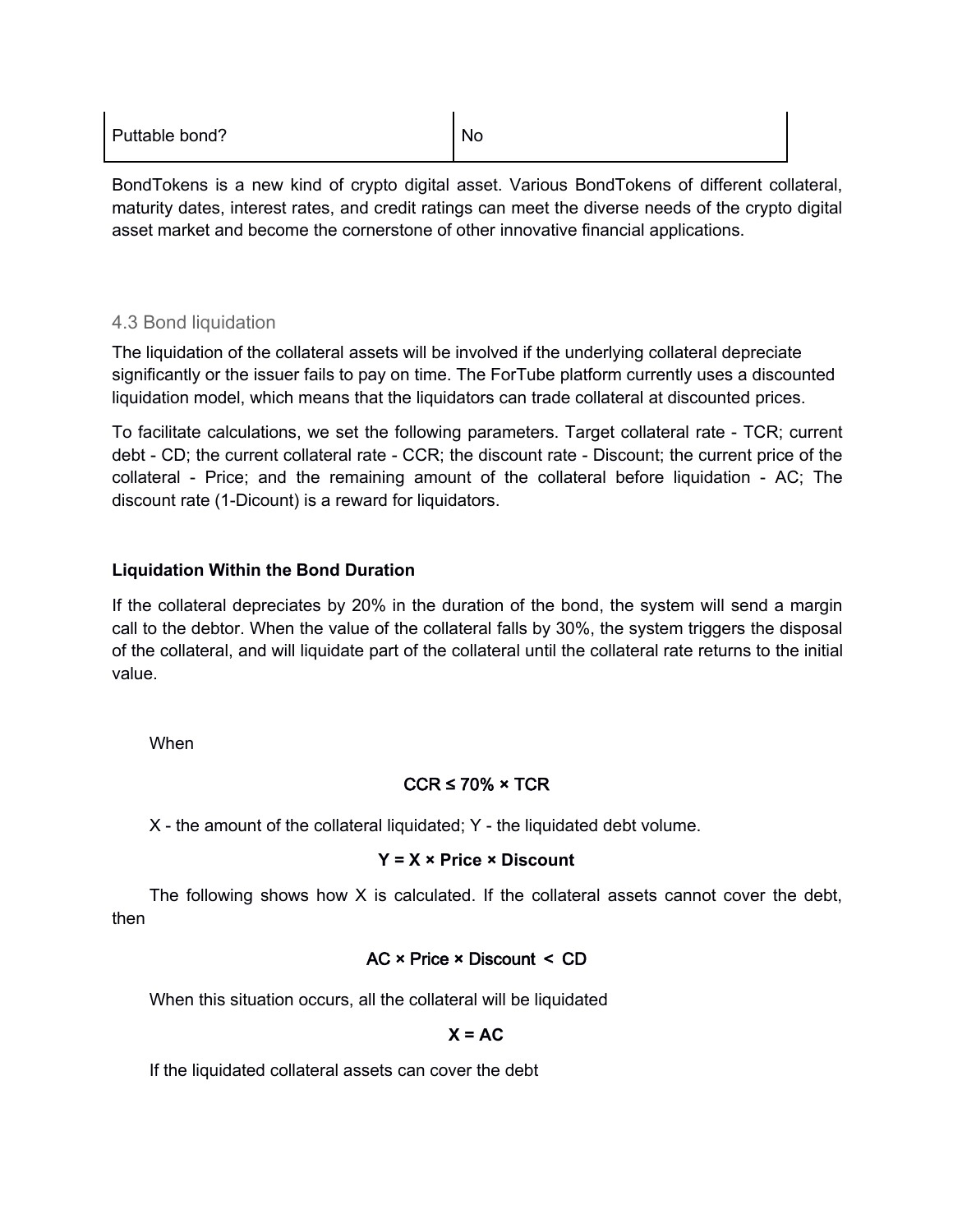#### AC × Price × Discount ≥ CD

<span id="page-18-0"></span>The collateral rate after liquidation needs to equal TCR

$$
TCR = \frac{(AC - X) \cdot Price}{PD - X \cdot Price \text{ Discount}}
$$

Hence,

$$
X = \frac{AC \text{ Price} - TCR \text{ CD}}{Price \text{ (1} - TCR \text{ Discount)}}
$$

#### **Liquidation of the Overdue Debt**

If the debtor is unable to pay when the bond is due, the system will trigger collateral disposal and liquidate part of the collateral to pay all debts and fees. The remaining part will be returned to the debtor if there is any.

If the collateral assets cannot cover the debt

$$
AC \times Price \times Discount \le CD
$$

all the collateral will be liquidated

 $X = AC$ 

When the collateral assets can cover the debt

$$
AC \times Price \times Discount \ge CD
$$

then

$$
X = \frac{CD}{Price \ Discount}
$$

The remaining amount of collateral (AC - X) will be returned to the bond issuer.

4.4 Bond Trading Market and Bond Derivatives

To make it easier for bond holders to withdraw their investment earlier to recover their principal and interests, the ForTube platform will launch a bond secondary trading market in the future. Bondholders can set the transfer price and quantity based on the reference pricing given by the system. Investors can see bond basic information, credit rating information, expected earnings,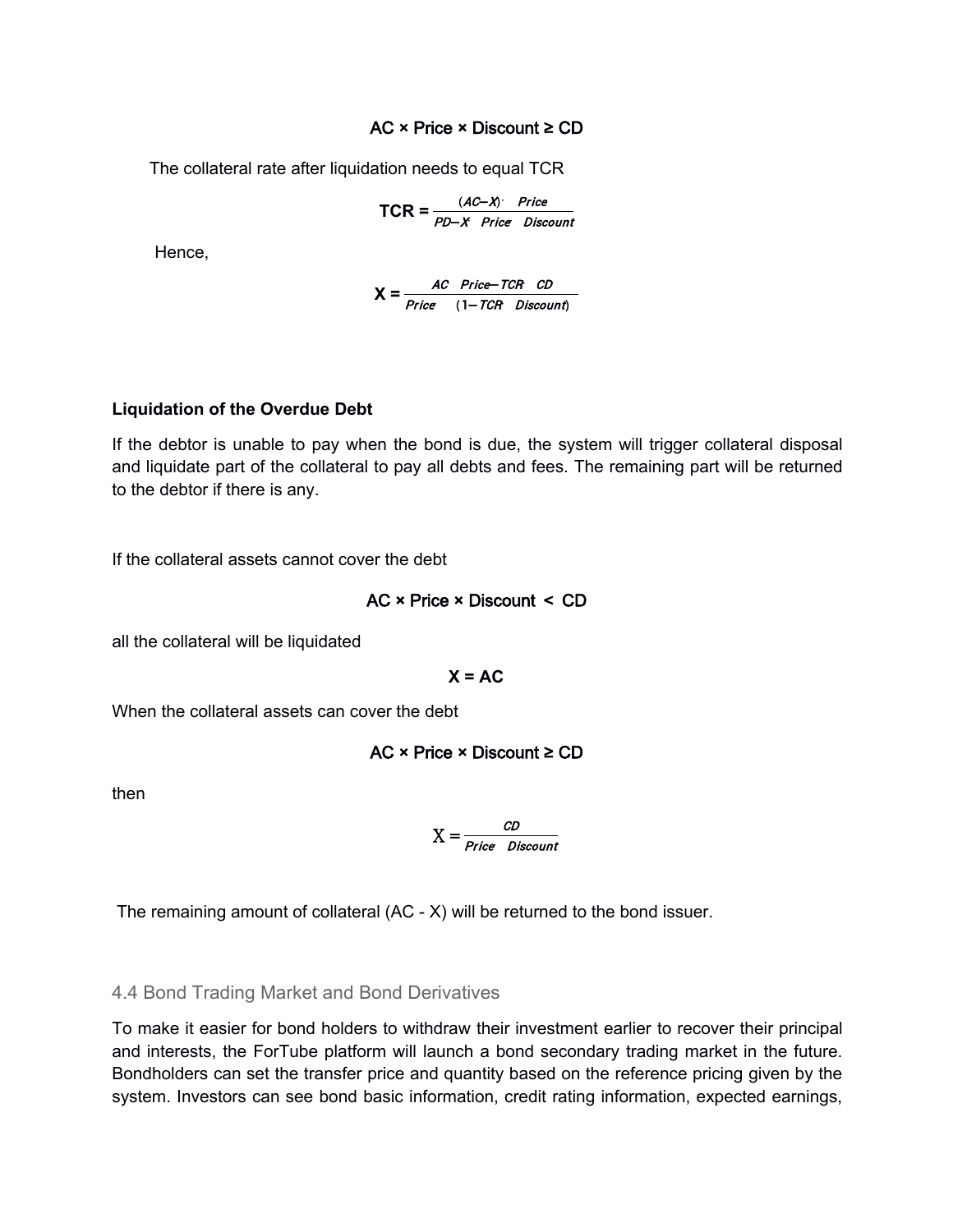<span id="page-19-0"></span>etc. Investors can obtain the BondTokens of the corresponding bonds after making the investment, and can redeem the principal and interest on the platform after maturity. With the increasing popularity of BondTokens, the ForTube platform will continue to introduce more features to support various bond derivatives, including:

- Bond repurchase (including reverse-repurchase);
- Callable bonds (means that the bond issuer is allowed to retain the privilege of redeeming the bond at some point before the bond reaches its date of maturity);
- Puttable bonds (means that bondholders is allowed to sell the bond back to the issuer, prior to maturity);
- Other bond derivatives that meet business needs.

## 4.5 Community Governance in Bond Module

ForTube is committed to promoting the issuance and settlement of decentralized (or multi centralized) bonds. System permissions and core parameters will be handed over to the community in the future. However, in the early stage of the project, in order to best promote the development of the platform and project, the system permissions and parameters will be maintained by ForTube developers. They will uphold the principles of fairness and transparency, and promptly notify any changes in the system to the community. Currently, system parameters maintained by ForTube developers include but are not limited to:

- Supported crypto digital assets and their collateral rate, maximum number of bonds that can be issued, liquidation discounts, etc.
- The basic parameters of bond issuance, such as interest rate, bond maturity, issuance fee, rating service fee, etc.
- Time parameters, such as credit rating period, bond issuance period, payment grace period, etc.
- Bond credit rating setting
- Credible oracle price feed program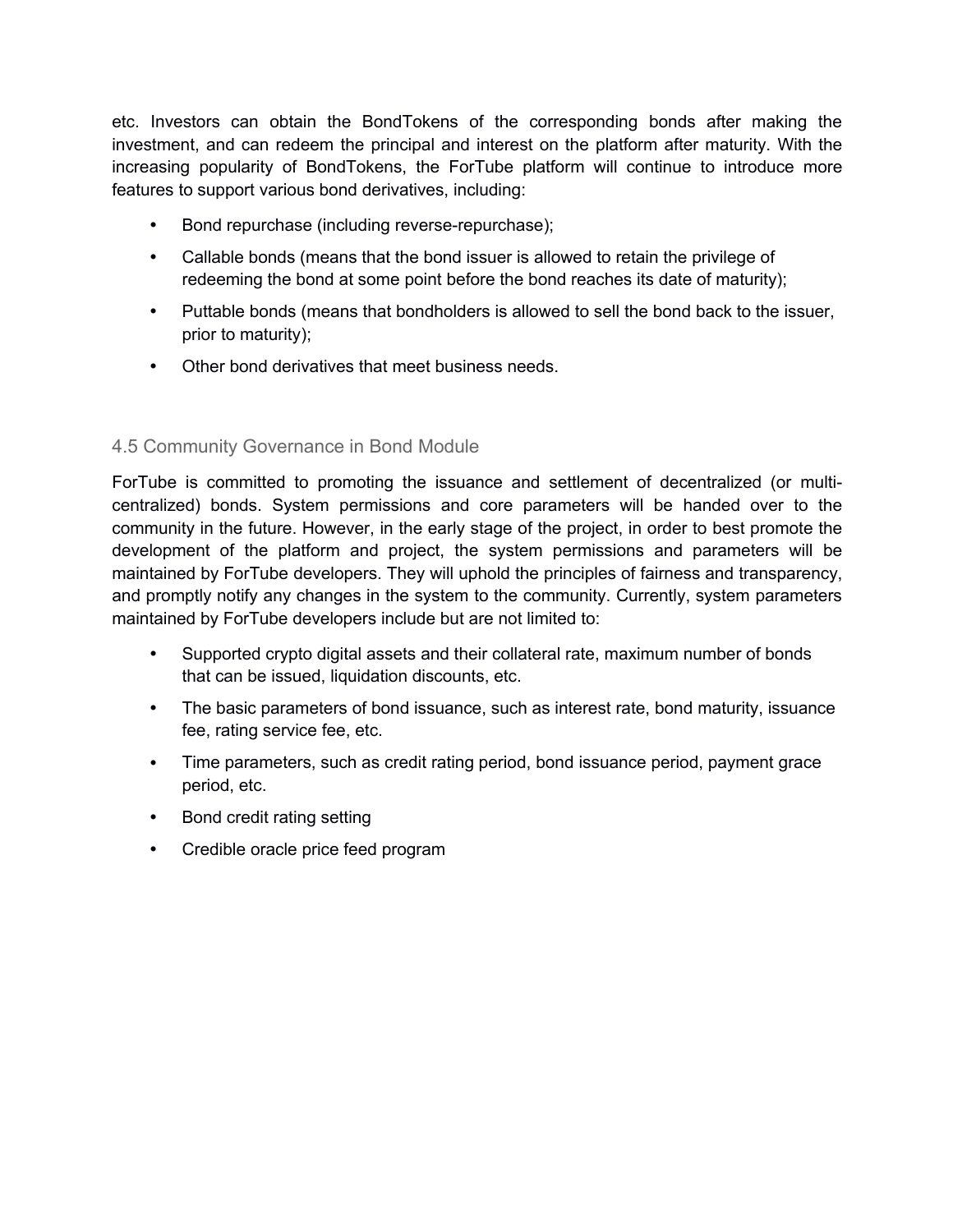<span id="page-20-0"></span>

Fig 4 ForTube Bond Value Flow

# 5 Public Chains Ecosystem Construction

Currently, ForTube has launched ForTube Bank and ForTube Bond on Ethereum, and ForTube Bank on Binance Smart Chain. The market size is among the top global lending platforms.

# 5.1 Ethereum 2.0

ETH 2.0 is the new generation of Ethereum. As a brand new project, it adopts a completely different idea on blockchain structure. The aims of ETH 2.0 is to improve the scalability, security, and programmability of Ethereum. Without having to downgrade its decentralization, ETH 2.0 can process tens of thousands of transactions per second, demonstrating a great contrast with a throughput of 15 TPS for ETH 1.0.

ForTube will take full advantage of the great technical advantages of ETH 2.0, and smoothly migrate the application to the latest stable version as the mainchain update. ForTube will also closely follow the upgrade of Ethereum, and lead the developing trend of the business module and technical upgrade on DeFi finance platforms. Moreover, thanks to the PoS characteristics of ETH 2.0, locked ETH in smart contracts such as Bank will generate staking rewards. In the future, smart contracts like Bank can have functions similar to a staking pool, while continuing its original financial services. This will maximize the use of users' ETH assets and create more values.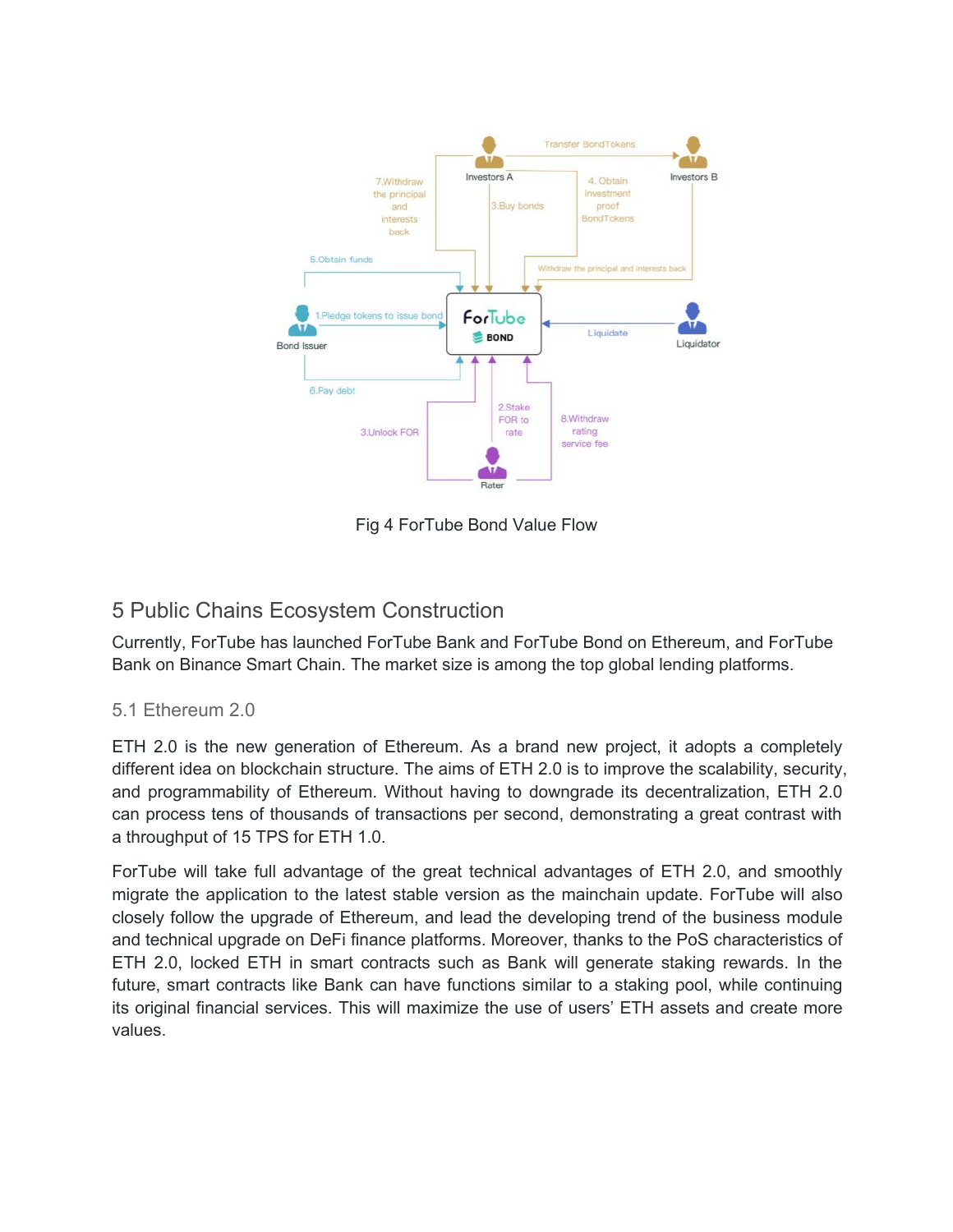#### <span id="page-21-0"></span>5.2 Binance Smart Chain

In 2020, the development team of Binance Chain launched the function expansion solution through a parallel chain - the Binance Smart Chain. While preserving Binance DEX's high performance, it is friendly to developers. ForTube will continue to contribute to the Binance smart chain ecosystem and become an important cross-chain DeFi financial platform.

#### 5.3 Polkadot

Polkadot is a platform that allows different blockchains to transmit messages, data, and value in a trustless way, while sharing their unique features and security at the same time. In simple terms, Polkadot is a scalable heterogeneous multi-chain technology. As a leader in independent cross-chain technology, Polkadot's concepts of relay chain, parallel chain, and bridge may become the standard for cross-chain technology. Through the Polkadot cross-chain system, mainstream chains will conduct good token value swap and business coordination. With the improvement and launch of the Polkadot system, ForTube will expand Polka ecosystem to ensure its leadership in the cross-chain financial application industry.

#### 5.4 Other Public Chains

As DeFi is recognized by the crypto world, all major public chains have announced their own DeFi ecosystem development plans. ForTube will cooperate with more public chains in the future to support their DeFi ecosystem development and meet the different requirements from users of ForTube platform.

# 6. ForTube's Governance Token

FOR is ForTube's governance token which means users can participate in ForTube's governance through FOR tokens. The ForTube team will pursue the complete decentralization of ForTube governance and hopes to build ForTube into an excellent DeFi infrastructure through the efforts of all FOR holders.

#### 6.1 FOR Token's Function

#### 6.1.1 Participate in ForTube Bond Rating Voting

Community raters who hold the Force Protocol ecosystem token FOR can participate in bond credit rating. After understanding the bond issuance information, the rater locks his FOR asset to a certain rating level, and the FOR will be released when the rating is over.

Professional rating is conducted by professional credit rating agencies or professionals. To become a professional rating agency or individual, one needs to submit an application to the ForTube operation team (later the authority will be handed over to the ForTube community), providing materials that can prove one's professional capabilities and qualifications, and stake 1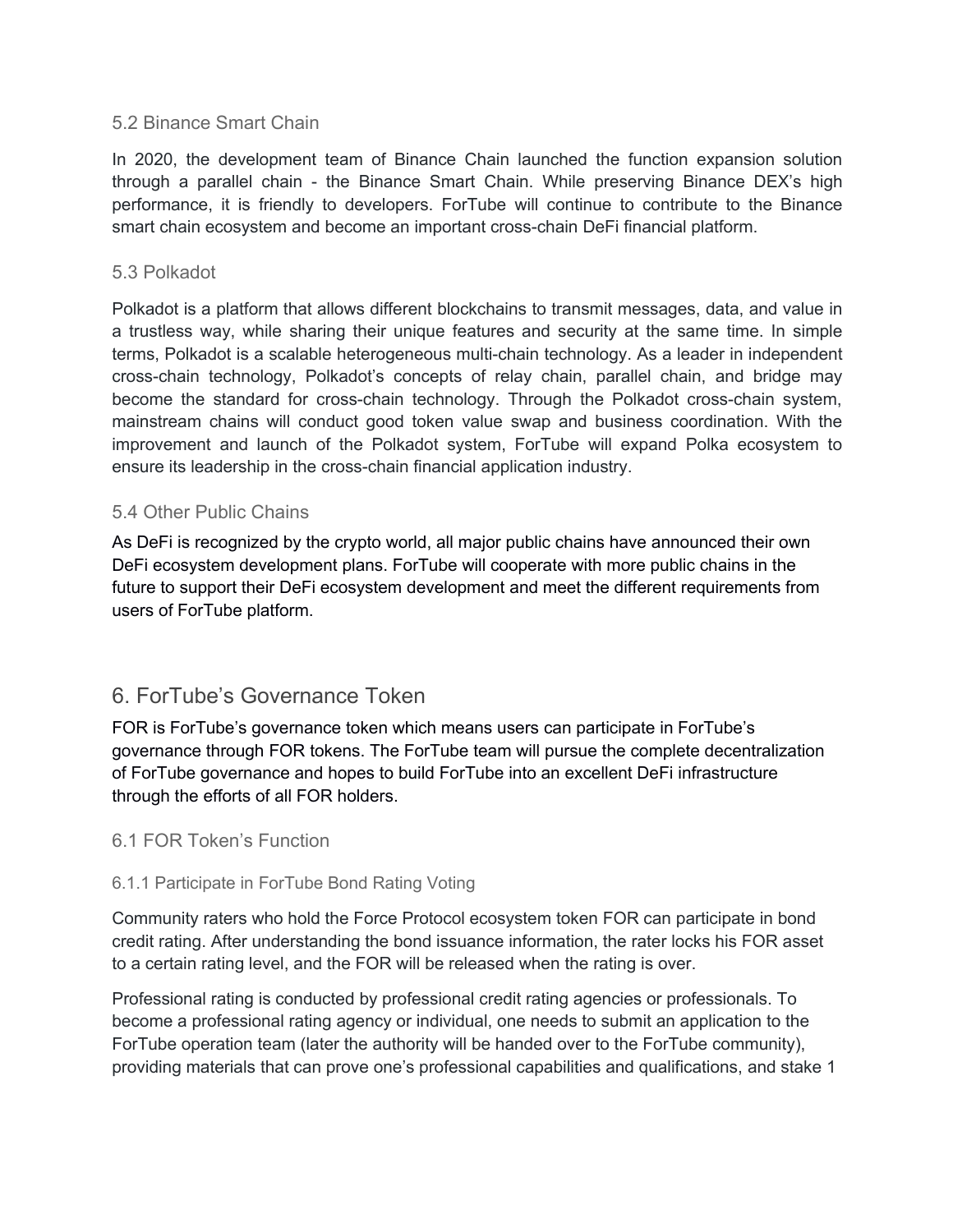<span id="page-22-0"></span>million FOR tokens in the system. Staked tokens cannot be withdrawn during the rating period and the duration of the rated projects.

## 6.1.2 Participate in The Governance Of ForTube

Long-term supporters of FOR can participate in the governance of ForTube platform. Participating in governance will be rewarded with service fees. Locking FOR to the ForTube Staking contract can obtain governance voting token GFOR, which is issued according to a certain proportion of the locked amount of FOR. GFOR can only be used for governance voting and will be destroyed when users redeem FOR. The voted proposal can modify and adjust the key system variables of ForTube Bond and ForTube Bank.





# 6.2 FOR Token Distribution Plan

The total supply of FOR tokens is 1 billion and there will be additional issuance. Under the guidance of the Force Protocol team, 85% of the tokens will be used for community construction and donation programs. The community ecosystem construction, the Force Protocol Foundation, and strategic investors and community donation take up 30%, 25%, and 30% respectively. The remaining 15% will be saved to reward the Force Protocol founder team and ForTube development team for their contribution, and incentivize new team members. The tokens for the team will be locked for 3 years, then the contract will release 30% of the tokens 12 months after the initial public trading, a further 30% after 24 months, and 40% after 36 months. The distribution of FOR is shown in the figure below.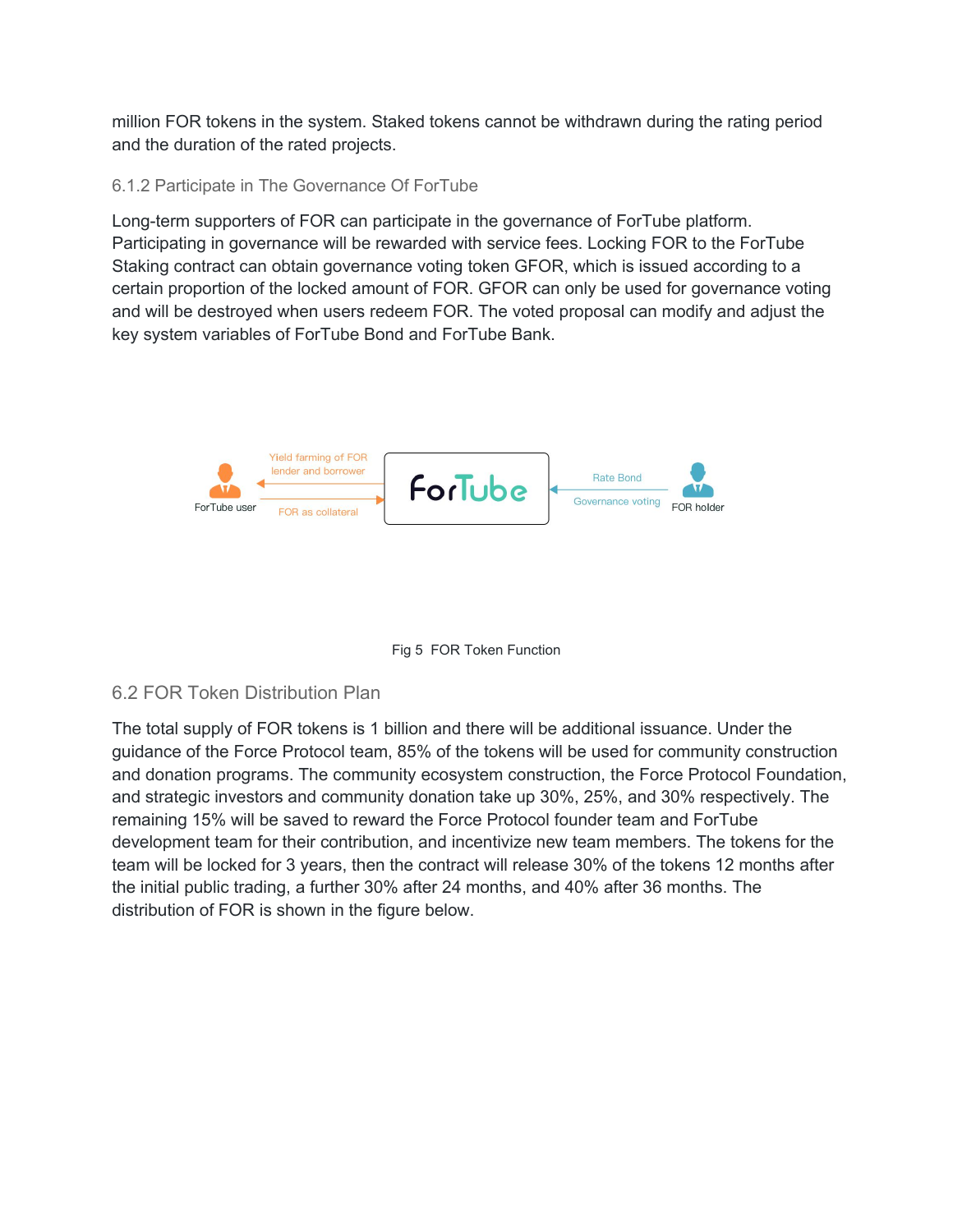<span id="page-23-0"></span>

Fig 6 FOR Token Distribution

#### 6.2.1 Community Ecosystem Construction

Community ecosystem construction includes, but is not limited to ForTube ecosystem governance and incentives, developer community construction, business and industrial cooperation, marketing promotion, academic research, education investment, laws and regulations, etc.

#### 6.2.2 Foundation

The Force Protocol is registered as a non-profit foundation in Singapore. The foundation's main tasks are the construction and operation of the Force ecosystem, the making of development strategy directions, the issuance and management of FOR tokens, and transparent management of the funds obtained by token donation.

#### 6.2.3 Donation for Strategic Investors and Community

According to project launch and operation needs, we will reserve 30% of the tokens to return to strategic investors and community members. The cornerstone investment is completed by the self-raised funds from the project founders. Due to the confidence and to motivate themselves, the team decided that the FOR tokens corresponding to the cornerstone investment stay unlocked forever.

# 7. Research and Development Roadmap

March 2020, launched crypto digital bond DApp — ForTube Bond;

June 2020, integrated lending, stablecoin, and bond into ForTube and formed a one-stop DeFi platform;

September 2020, launched ForTube Bank V2.0 on both Ethereum and Binance Smart Chain;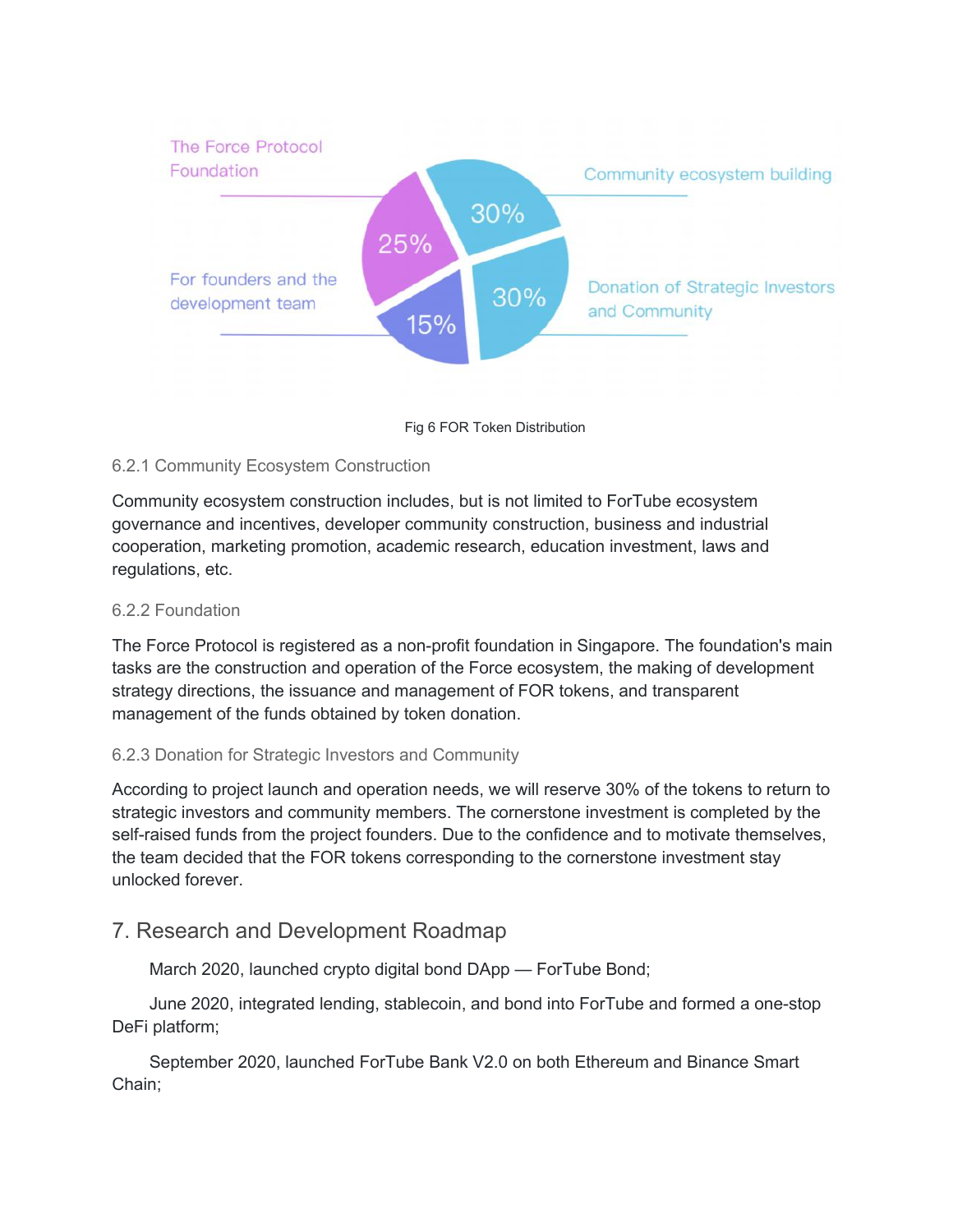June 2021, cooperate with other public chains for ForTube business, such as Polkadot, Cosmos, etc.

December 2021, launch the pilot business of crypto bonds for entities.